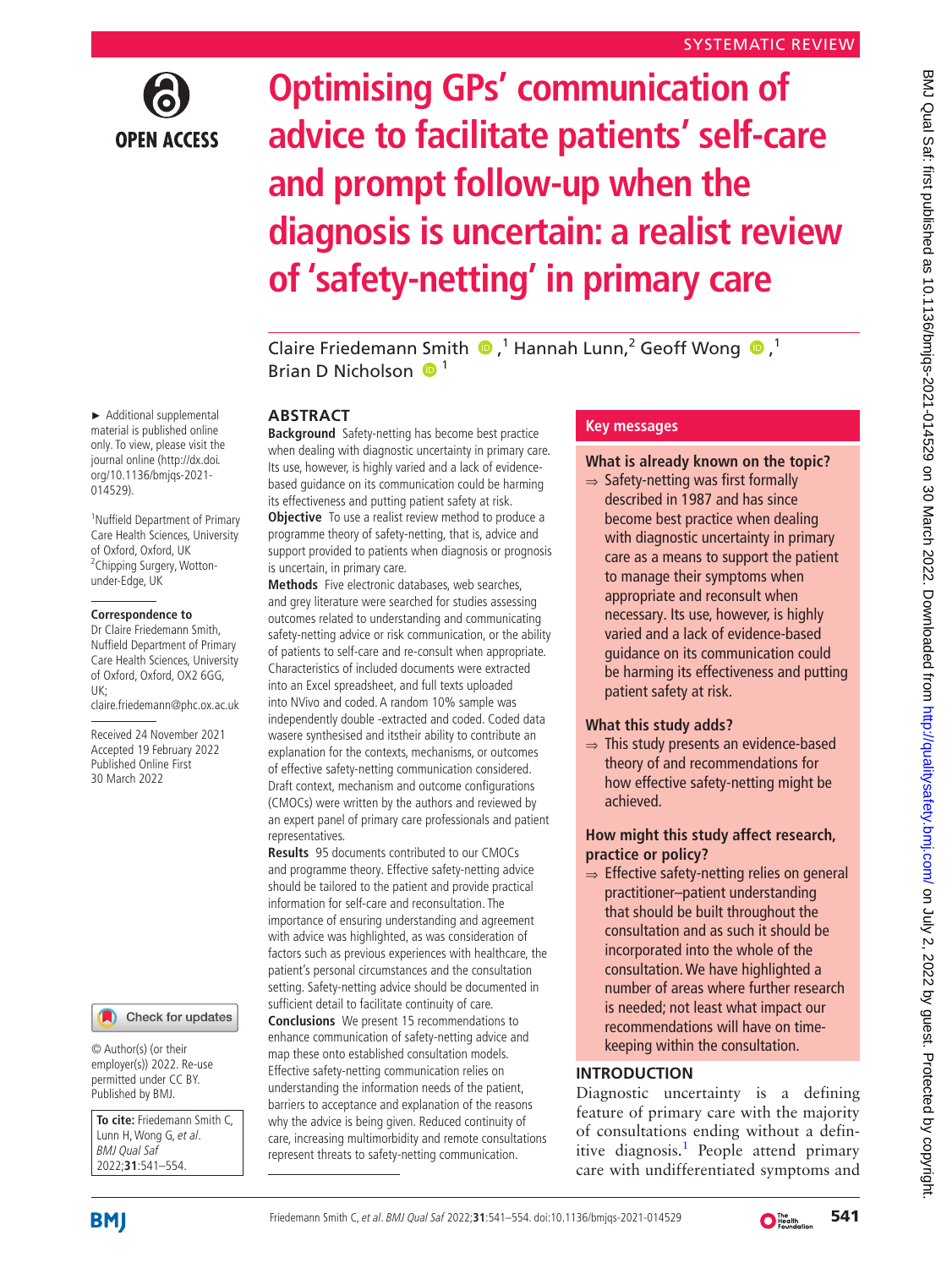signs that could represent benign self-limiting illness or serious disease. Primary care clinicians in many jurisdictions must balance identifying serious illness with the need not to overwhelm specialist services or subject patients to unnecessary, costly and potentially harmful investigations.<sup>23</sup> The 'test of time' is a useful consultation technique, allowing symptoms to develop or recede, or the suitability of treatment to become apparent. The test of time, however, risks harm to the patient if not used alongside safety-netting.

Safety-netting is regarded as best practice as a diagnostic strategy that involves monitoring patients with symptoms possibly indicative of serious illness until they are explained or resolved.<sup>45</sup> The term in this context was first coined in 1987 by Roger Neighbour who described it as a back-up process for dealing with uncertainty in primary care whereby the general practitioner (GP) asks themselves three questions when making a preliminary diagnosis: 'If I'm right, what do I expect to happen? How will I know if I am wrong? What would I do then?<sup>'[6](#page-9-3)</sup> It has been described by the National Institute for Health and Care Excellence (NICE) for England and Wales as 'the provision of support for patients in whom the clinician has some uncertainty as to whether the patient has a self-limiting illness and is concerned that their condition may dete-riorate'.<sup>[7](#page-9-4)</sup> Internationally, although the term is less widely used, the importance of a form of discharge or follow-up information is widely recognised.<sup>89</sup> Safetynetting forms part of the assessment of new GPs, $^{10}$  and clinical guidelines make reference to NICE's safety-netting recommendations.<sup>[11](#page-9-7)</sup> Safety-netting is also used widely and has been observed in 65% and 90% of consultations in England and Scotland, respectively, alongside reports from GPs that they use it at the end of every consultation.<sup>12–14</sup> As such, the opportunities for effective but also ineffective safety-netting are vast.

Research has documented varied understanding of safety-netting among GPs, varied use within consultations and inconsistent documentation of safetynetting in the clinical record.<sup>12 15</sup> Safety-netting varies depending on the clinical strategies of the GP, the patient's perceived ability to follow advice, the perceived risk of serious illness and in-consultation pressures.[12](#page-9-8) Patients do not recognise safety-netting as an established part of the consultation, lack understanding of what the clinician was trying to relay and can feel dismissed by it.<sup>[16](#page-9-9)</sup> The absence or incomplete provision of such information and advice also has implications for patient safety. Research exploring the reasons for delayed cancer diagnosis found that patients had felt dismissed in previous consultations when the GP had not provided an explanation of other possible causes for their symptom, or what to do next should the symptom persist.<sup> $17-21$ </sup> A false sense of security resulting from a failure to communicate the potential severity of the undiagnosed illness and the need for follow-up has been called 'temporising' in the US

literature.<sup>19 22</sup> A systematic review found many of the above factors to be barriers to patient engagement and highlighted safety-netting as a strategy through which these harms may be mitigated. $^{23}$  This situation suggests that guidance on how safety-netting should be practised is needed. A number of UK-based organisations have created guidelines but these are mostly related to specific conditions and based on expert consensus.<sup>24-27</sup> Crucially, as safety-netting is a widespread intervention for dealing with diagnostic *uncertainty*, the lack of guidance that can be applied across primary care settings and disease areas represents a significant knowledge and practice gap.

COVID-19 has introduced additional diagnostic uncertainty and complexity in communication by necessitating a large shift to remote consultation that is unlikely to be abandoned once the pandemic has abated.[28](#page-9-14) This has affected non-verbal communication and reduced opportunities for clinical examination and investigation.<sup>[29 30](#page-10-0)</sup> It is essential that we incorporate these lessons learnt from changes in clinical practice during the COVID-19 pandemic into safetynetting practice.

We conducted a realist review with the aim of providing information on how safety-netting may be effectively communicated to reduce the risks to patient safety outlined above. We did this with the input of an expert panel of professional and public volunteers who challenged and provided us with feedback and advice. The inclusion of stakeholder groups in research can improve the relevance of the topic, making outputs more valid and useful to user groups, and improve their implementation.<sup>[31 32](#page-10-1)</sup> The question that we refined and answered was: *How and why does safety-netting facilitate appropriate self-care and reconsultation, for whom and under what circumstances?* In answering this question using a realist review approach, we aimed to produce a programme theory of safety-netting communication that can be applied across primary care settings, communication mediums, patients groups and disease areas.

## **METHODS**

Realist review is a theory-driven approach to evidence synthesis that uses relevant and trustworthy data to answer questions around what, why, how, when and for whom complex interventions work. $33$  A realist review methodology was chosen due to the complexity of safety-netting as an intervention, with the potential for variation at all stages from the provision of advice by the clinician to the interpretation and actioning of that advice by the patient. A benefit of realist review is its ability to produce a programme theory that can be transferred across contexts.[34](#page-10-3) Evidence-based context, mechanism and outcome configurations (CMOCs) are statements detailing the contexts in which certain mechanisms, that is, causal and often hidden processes, are triggered to bring about the specific outcomes of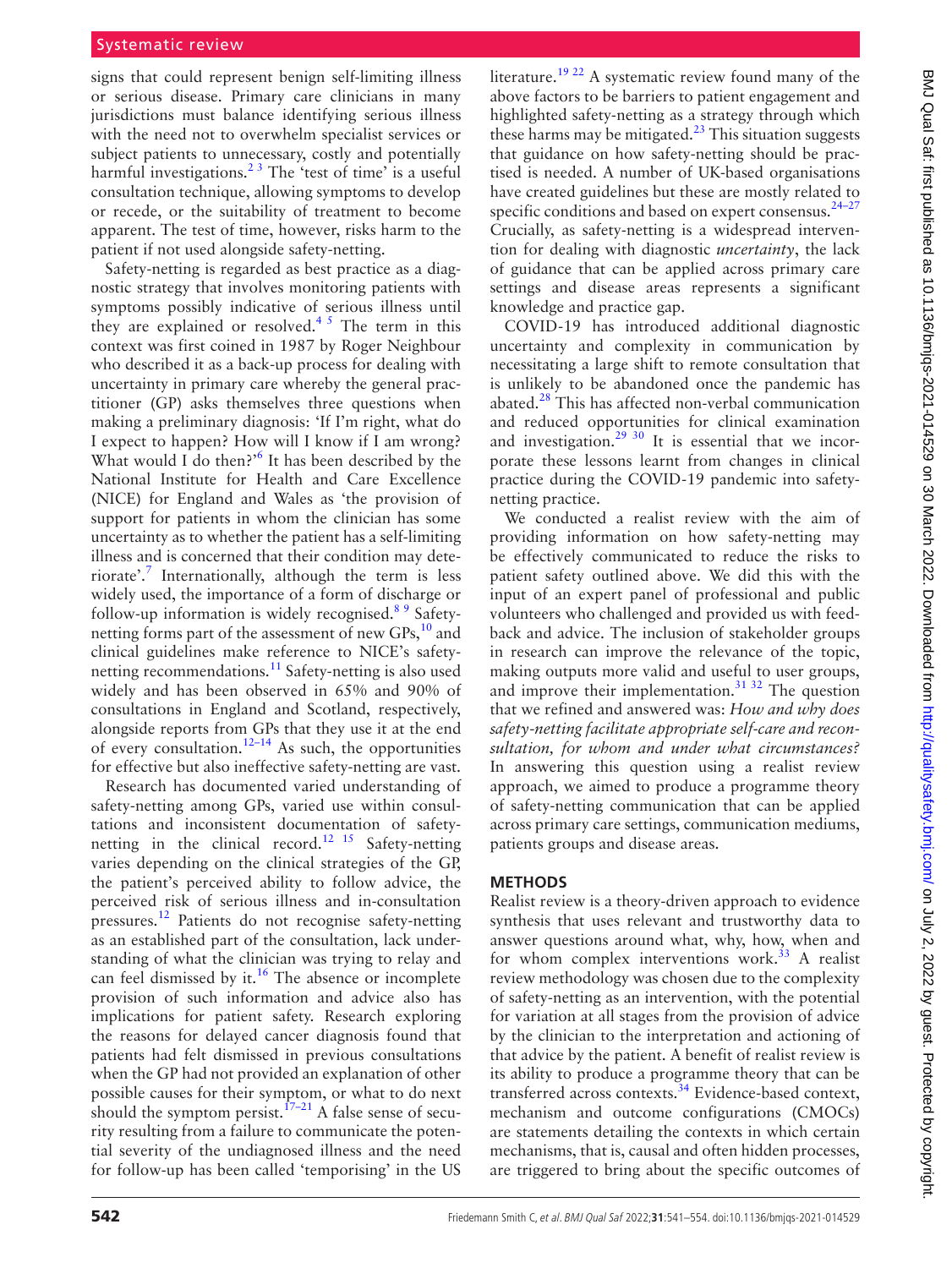

<span id="page-2-0"></span>**Figure 1** The realist review process.

an intervention.<sup>33</sup> A programme theory collates the individual CMOCs into an overall picture of how an intervention works. $35$ 

A protocol was registered with PROSPERO (CRD42019133194), we followed methods described by Pawson, $36$  and adhered to RAMESES quality and reporting standards $37 \frac{38}{9}$  (online supplemental [appendix 1](https://dx.doi.org/10.1136/bmjqs-2021-014529)). We deviated from the protocol only in that we expanded the acceptable settings and participants from primary care settings and staff, to include any setting where discharge advice was being delivered and any staff involved, and acceptable interventions to include risk communication generally. Individuals receiving the advice included adult patients and adult carers or family members of patients unable to take responsibility for their own care.

We focused on the communication of safety-netting on the advice of our expert advisory panel (see below). This was to ensure the review would be feasible within

the project timelines and because it was felt that the communication of safety-netting advice during the consultation was fundamental and further research could build on this work to examine its recording and follow-up. We carried out the review in six steps summarised in [figure](#page-2-0) 1, described briefly below and in detail in [online supplemental appendix 2.](https://dx.doi.org/10.1136/bmjqs-2021-014529)

An exploratory search was undertaken in PubMed and an initial programme theory developed and refined with the study team and expert panel ([online supple](https://dx.doi.org/10.1136/bmjqs-2021-014529)[mental appendix 3](https://dx.doi.org/10.1136/bmjqs-2021-014529)). Formal literature searches in five databases and Google were carried out in October 2019 ([table](#page-2-1) 1). The searches were limited by publication date to papers published after 1987 as this was the year Neighbour first described safety-netting as we use the term today.<sup>[6](#page-9-3)</sup> Our Medline search strategy is available in [online supplemental appendix 4](https://dx.doi.org/10.1136/bmjqs-2021-014529). A title and abstract screen, followed by a full-text screen against the inclusion criteria [\(table](#page-2-1) 1), was carried out with a random 10% sample reviewed in duplicate to ensure consistency. Any discrepancies were resolved through discussion. The reference lists of all included articles were screened for relevant papers.

The characteristics of included materials were extracted into a preprepared Excel spreadsheet and the full texts uploaded into NVivo and coded, again with a random 10% consistency check. Papers were assessed for their relevance and rigour of the methods used. Judgements were made on the plausibility and coher-ence of the emerging programme theory.<sup>[39](#page-10-7)</sup> A description of each included study and its quality assessment is available in [online supplemental appendix 5](https://dx.doi.org/10.1136/bmjqs-2021-014529).

The coded data were synthesised and draft CMOCs were written. As the CMOCs were created and refined, we made judgements on how they related to each other, for example, whether it was necessary for one CMOC to precede another in the consultation. Following this process, we refined our initial programme theory into a realist programme theory (ie, one that contains realist causal explanations in the form of CMOCs). After each stage of evidence gathering and synthesis,

<span id="page-2-1"></span>

| The formal literature search<br>Table 1 |                                                                                                                                                                                                                                                                                                                                                            |  |
|-----------------------------------------|------------------------------------------------------------------------------------------------------------------------------------------------------------------------------------------------------------------------------------------------------------------------------------------------------------------------------------------------------------|--|
| Intervention                            | Safety-netting advice given for symptoms where a diagnosis is not immediately apparent or illness is initially suspected to be self-<br>limiting, risk communication.                                                                                                                                                                                      |  |
| Setting                                 | Any healthcare setting where discharge advice is given, any setting where health risk is communicated, for example, public health<br>messaging during a pandemic.                                                                                                                                                                                          |  |
| Participants                            | Any healthcare professional.<br>Adult patients ( $\geq$ 18 years) of any gender, ethnicity or other demographic group.<br>Adult carers or family members (≥18 years) of patients unable to take responsibility for their own care, for example, children or<br>patients with developmental disorders, of any gender, ethnicity or other demographic group. |  |
| Study design                            | All study designs except case reports.                                                                                                                                                                                                                                                                                                                     |  |
| Outcome                                 | Any outcome related to the understanding of the safety-netting advice or risk communication, or ability of the patient or carer to<br>self-care when appropriate and reconsult when necessary.                                                                                                                                                             |  |
| Limits                                  | 1987-present. No limits on place or language of publication were used.                                                                                                                                                                                                                                                                                     |  |
| Databases searched                      | Medline, Embase, Health Management Information Consortium, Cumulative Index to Nursing and Allied Health Literature,<br>PsychINFO. Targeted Google searches of charitable, professional and government bodies.                                                                                                                                             |  |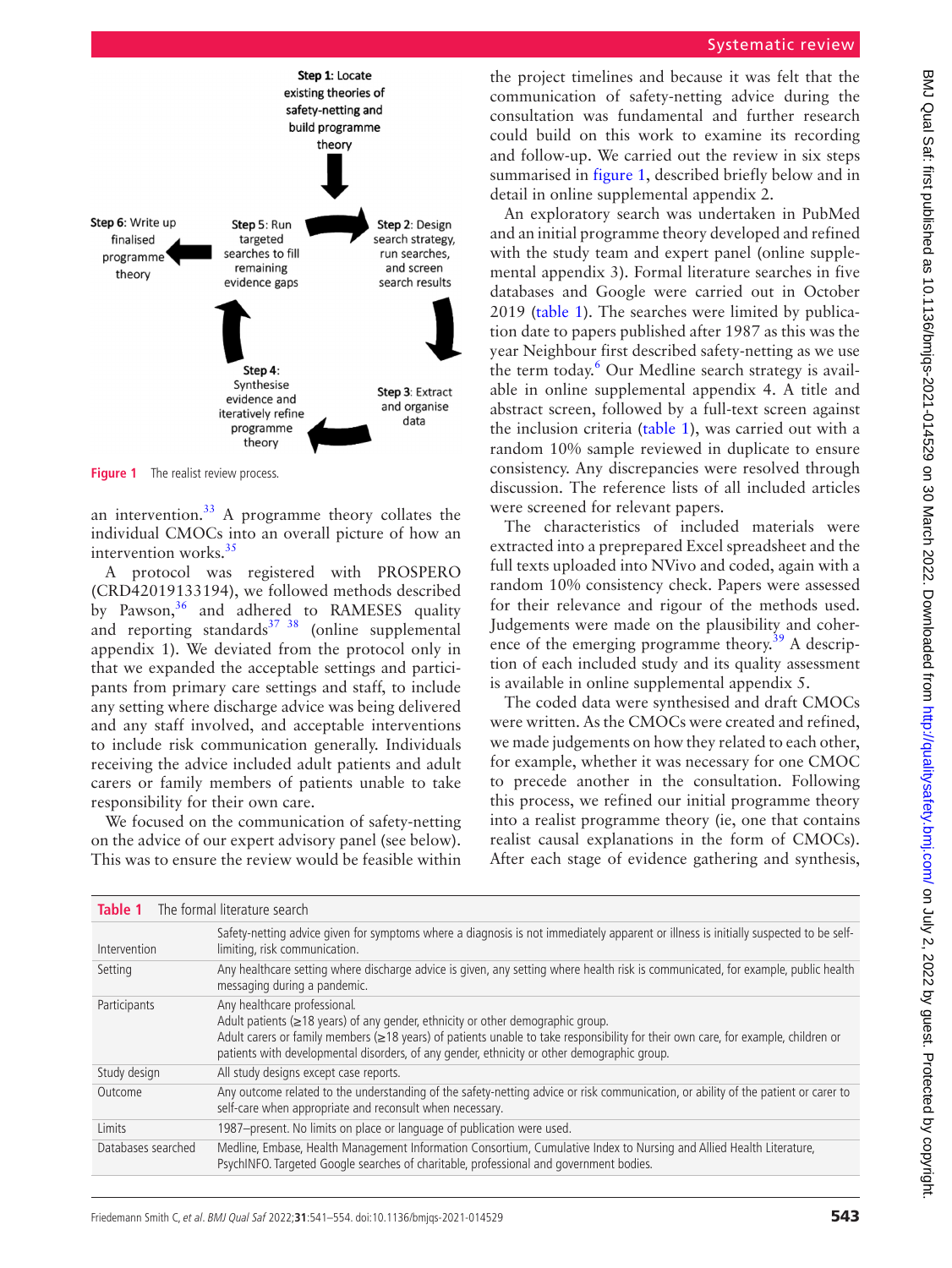we met with the expert panel to discuss the developing programme theory and CMOCs, identify missing information and refine the CMOCs. Targeted, iterative literature searches were carried out between June 2020 and April 2021 to update the search and provide information where gaps were identified. At our final expert panel meeting, the programme theory and CMOCs were finalised. On agreement of the final programme theory, the research process was written up in detail as described herein.

## **Stakeholder and patient and public involvement**

An expert panel of six primary care professionals and five patient volunteers was formed at the beginning of this study in 2019 and contributed until its completion in 2021. The panel was recruited through advertisements placed in Involvement Matters [\(https://www.](https://www.clahrc-oxford.nihr.ac.uk/public-involvement/public-involvement-newsletters/involvement-matters) [clahrc-oxford.nihr.ac.uk/public-involvement/public](https://www.clahrc-oxford.nihr.ac.uk/public-involvement/public-involvement-newsletters/involvement-matters)[involvement-newsletters/involvement-matters\)](https://www.clahrc-oxford.nihr.ac.uk/public-involvement/public-involvement-newsletters/involvement-matters), bulletin of opportunities for members of the public to get involved in research, and in newsletters published by Oxfordshire Clinical Commissioning Group. The panel met four times, initially to help focus the review, and subsequently provided feedback and advice on the programme theory, CMOCs and our interpretation of the data, and on the dissemination plan.

# **RESULTS**

# **Document characteristics**

Ninety-five documents published between 1996 and 2021 from 10 countries (58 (61%) from the UK) were included [\(figure](#page-3-0) 2). The main reasons for exclusion were that materials discussed 'safety net' healthcare facilities for uninsured patients or did not contain information that could elucidate the context, mechanisms or outcomes of effective safety-netting advice. In the included documents, healthcare settings included in-hours GP care (43 (45%)); urgent, walk-in and outof-hours care  $(16 (17%))$ ; the community  $(5 (5%))$ ; specialist or secondary care (8 (8%)); public healthcare (7 (7%)) and a mix of settings (16 (17%)). Included documents were research articles (64 (67%)), opinion



<span id="page-3-0"></span>\*CINAHL: Cumulative Index to Nursing and Allied Health Literature \*HMIC: Health Management Information Consortium

**Figure 2** Flow of materials included in the review.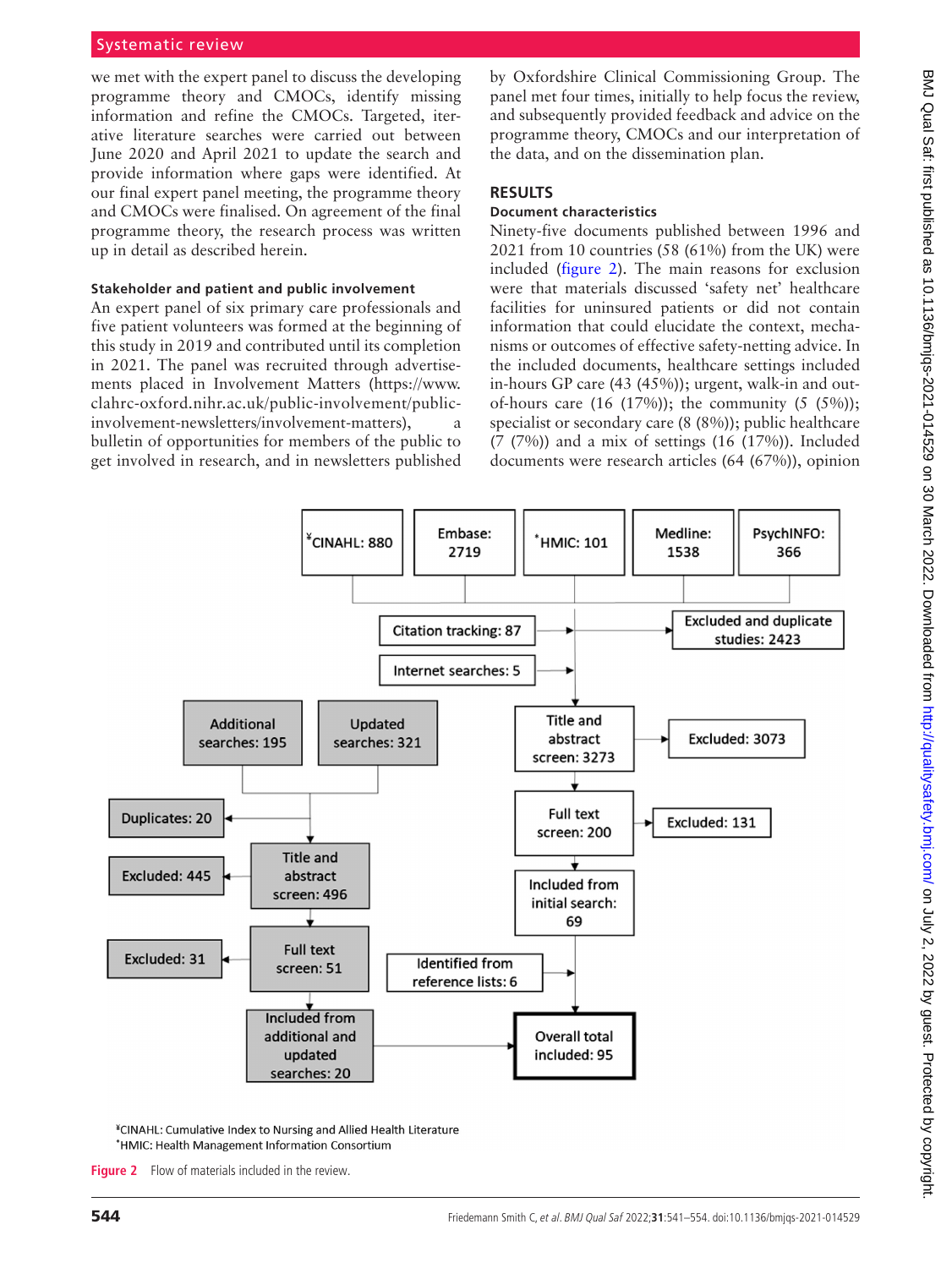

<span id="page-4-0"></span>**Figure 3** Programme theory of safety-netting. CMOC, context, mechanism and outcome configuration.

pieces or commentaries (13 (14%)), web sources (9 (10%)), reports (4 (4%)), editorials or letters to editor (2 (2%)), clinical guidelines (2 (2%)) and books (1 (1%)). Of the research articles, 36 (56%) were qualitative studies, 8 (13%) were cross-sectional studies, 6 (10%) used mixed methods, 4 (6%) were literature reviews, 4 (6%) were systematic reviews, 4 (6%) were cohort studies and 2 (3%) were randomised trials.

# **Nature of included data used to develop and support CMOCs and the programme theory**

For each of the 95 included documents, global judgements were made (where possible) on: relevance of the data; appropriateness of methods used (if any) to support knowledge claims; plausibility of the findings and whether findings were supported by data in other documents. These global judgements were used to inform our judgement on the credibility of the explanations provided by the CMOCs we produced. Details of the included documents and our global judgements may be found in [online supplemental appendix 5](https://dx.doi.org/10.1136/bmjqs-2021-014529). The CMOCs alongside their explanatory credibility and supporting excerpts are presented in [online supple](https://dx.doi.org/10.1136/bmjqs-2021-014529)[mental appendix 6](https://dx.doi.org/10.1136/bmjqs-2021-014529).

# **Context, mechanism and outcome configurations**

The CMOCs detailed in [online supplemental appendix](https://dx.doi.org/10.1136/bmjqs-2021-014529)  [6](https://dx.doi.org/10.1136/bmjqs-2021-014529) contributed to the final programme theory of safetynetting which is presented in [figure](#page-4-0) 3. The evidence relating to some CMOCs or some aspects of the CMOCs was limited. Where this is the case, it is indicated in the narrative.

# **Safety-netting advice content**

Providing patients with personally relevant information (CMOC1) $40-56$  that addresses their concerns and expectations  $(CMOC4)^{27}$  <sup>40 49 53 57–74</sup> was important for them to accept and follow safety-netting advice as personalising information increased relevance and usefulness. Additionally, risk communicated based on the individual's risk factors rather than population risk increased trust in the clinician giving the advice. $41$ This was especially important during a health crisis or pandemic where too much focus on, for example, risk related to ethnicity could be perceived as stigmatising. $41$ 

Explaining management plans<br>(CMOC2),  $^{16}$  50–62–75-87 any diagnostic uncertainty  $(CMOC2)$ ,  $^{16}$   $^{50}$   $^{62}$   $^{75-87}$  any diagnostic uncertainty  $(CMOC3)$ ,  $4162542465562647587-91$  and allowing patients to ask questions led to greater transparency, improved understanding, and avoided false reassurance, thereby increasing confidence to reconsult. Explanations should include what safety-netting is and its purpose<sup>[87](#page-11-0)</sup> and the rationale for any actions taken (including no action).<sup>84</sup> Research conducted in emergency departments supported this and added that this explanation should include why the patient is being discharged, which diseases were considered and the results of any tests.<sup>74</sup> The need for the clinician to explain their diagnostic reasoning and logic behind their management strategy was particularly strong for parents or carers, whose tolerance of uncertainty was lower when consulting for someone under their care. $59\frac{77}{10}$  When explaining uncertainty, research suggested that parents react more positively to uncertainty framed as most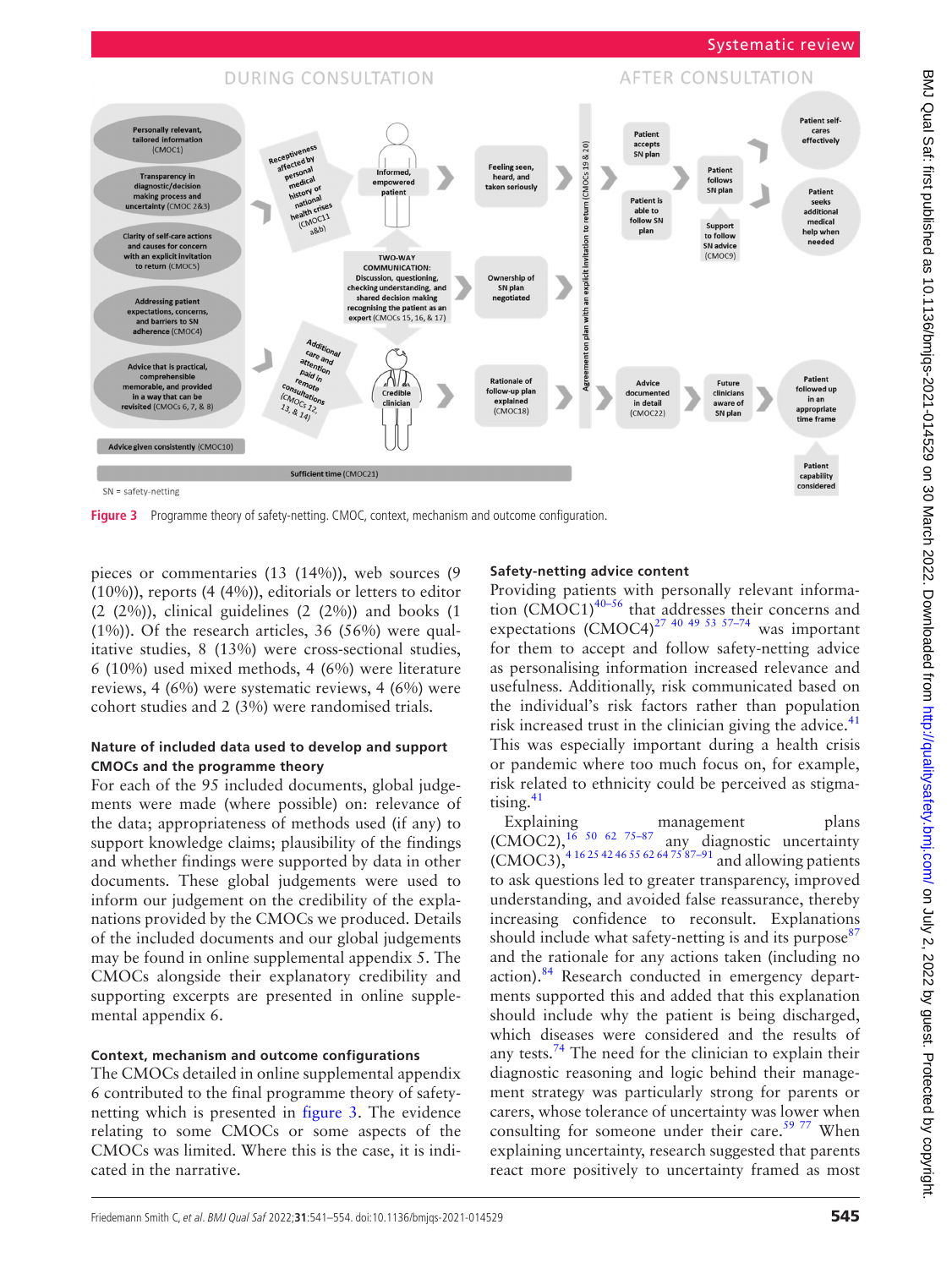likely or differential diagnoses rather than explicit expressions of uncertainty.<sup>[91](#page-11-3)</sup>

Appropriate reconsulting and self-care is facilitated if the clinician provides clarity about when the patient should be concerned  $(CMOC5)^{4}$  12 16 25 27 47 [49 50 53 55–57 59 64 66 72 75–77 79 82 83 88 89 92–104](#page-9-2) and practical advice is offered by the clinician (CMOC6),  $4^{16}$ [27 44 47 49 53 55 57 58 60 68–70 74 77–79 89 93 97 100 105 106](#page-9-2) as the

patients' sense of control and confidence in their own abilities is increased. Advice for managing symptoms, when to suspect treatment failure and concerning time frames were all important.<sup>[53 83 89 92 94 97](#page-10-11)</sup> Assessing and recognising problematic symptoms was particularly important for situations where a parent or carer is making the decision of when to seek help.<sup>72 77 93</sup> Demonstrating signs and tests, for example, the tumbler test for meningococcal disease provided more clarity on what to look for than verbal or written information alone. $49\,56\,98$ 

Safety-netting advice should be comprehensible  $(CMOC7)$ ,<sup>[49 62 65 77 83 95 102 107](#page-10-12)</sup> memorable  $(CMOC8)$ ,  $^{14.57}$  accompanied by materials allowing the patient to revisit it (CMOC9),  $^{26}$  27 47 49 53 55-57 59 62 63 [65 77 88 89 98–100 103 107–112](#page-9-17) and given consistently when there is uncertainty irrespective of the perceived risk of the clinical presentation  $(CMOC10)^{2763}$  Avoiding jargon, abbreviations and using language that could be easily understood were important but patients did not want their clinician to omit technical information that could facilitate understanding.<sup>77</sup> For patients who are less able to understand written information, using audio-visuals, illustrations and colour coding helped to improve understanding.<sup>49 77</sup> Strategies like 'chunking' and ordering verbal information according to priority were suggested<sup>[14 57](#page-9-16)</sup> but providing materials that could be referred back to remove the need to memorise information. This was also true for telephone consultations and the clinician should have the ability to email advice leaflets or give the patient a website where they can access advice. $53$  Information was deemed trustworthy if it was endorsed by organisations patients considered reputable (such as the National Health Service (NHS) in the UK) and this prevented internet searches that raised anxiety.<sup>49 100</sup> However, written safety-netting advice was not considered a substitute for verbal discussion.<sup>[56 99](#page-10-13)</sup>

#### **Additional considerations**

Patients were more likely to act on safety-netting advice if the clinician integrated their wider knowledge of the patient and addressed potential sources of anxiety (CMOC11a).<sup>41 42 62 73 100 102 113-120</sup> Characteristics such as young age, being a first time or single parent, previous missed diagnoses, traumatic experiences with the healthcare system and alarming symptoms in children are potential causes of anxiety to address.<sup>62</sup> <sup>100</sup> <sup>102</sup> <sup>119</sup> <sup>120</sup> <sup>This</sup> was especially important when the patient was not known to the clinician. $62$ 

The COVID-19 pandemic highlighted additional factors that could impede patients' responsiveness to safety-netting advice. When the clinician shows that they are aware of and addresses concerns around a pandemic or ongoing health crisis, the patient is better equipped to assess how the safety-netting advice impacts their own risk, and so may view it as more actionable  $(CMOC11b)$ .<sup>41 42</sup> <sup>102</sup> <sup>113</sup>–1<sup>19</sup> <sup>121</sup> Patients were more responsive if the risks of the illness being safety-netted were balanced against the risks of the pandemic, $^{121}$  the patient was informed of any disruption to services, $12i$  and follow-up consultations were pre-arranged with patients who were fearful or reticent to 'bother' the doctor.<sup>113</sup> Providing clear, detailed information was vital at a time when patients may be more easily confused, $42$  exposed to misinformation, and experiencing increased fear and anxiety.<sup>114 118</sup> Patients should also be informed that they can change their mind if they decline investigations being offered.<sup>[121](#page-12-0)</sup>

Recent documents explored communication during remote consultations. Important aspects to compensate for the impact of reduced non-verbal communi-cation (CMOC12)<sup>[60 65 87 122](#page-10-16)</sup> included ensuring careful listening and questioning,  $60 \frac{122}{2}$  and actively seeking feedback on whether information was understood.<sup>8</sup> The literature contributing to CMOCs 13 and 14 was limited and only of moderate relevance to this review but suggested that patient satisfaction with the consultation and information transfer was facilitated by factors such as minimised distractions, good lighting and attention to the screen.<sup>122 123</sup> These CMOCs were discussed with our expert panel who felt they were important to include.

#### **Agreeing the plan**

The safety-netting plan should be made through discussion with the patient  $(CMOC15)$ .<sup>55 70 109 124</sup> This made the patient feel they had been taken seriously and ensured that the plan was manageable.<sup>[109 124](#page-12-4)</sup> The expert panel further highlighted that ownership of the plan should be negotiated to avoid misunderstandings about who held the responsibility for follow-up, and that it be made clear how the safety-netting plan could change if the patient's situation evolves, for example, if new symptoms develop.

When giving safety-netting advice, the clinician should acknowledge the personal knowledge of the patient/parent/carer of their own or their charge's health (CMOC17). $93 \frac{106}{25}$  Personal knowledge can include knowledge of their own body and of the usual behaviour of the person in their care.<sup>125</sup> Recognition of this expertise reduced the feeling of hierarchy between patient and clinician, reduced anxiety and increased confidence to reconsult. $59\frac{93}{5}$ 

The rationale for the follow-up plan should be explained  $(CMOC18)^{4}$  <sup>16 55 70 71 126</sup> and the plan should be agreed between the clinician and patient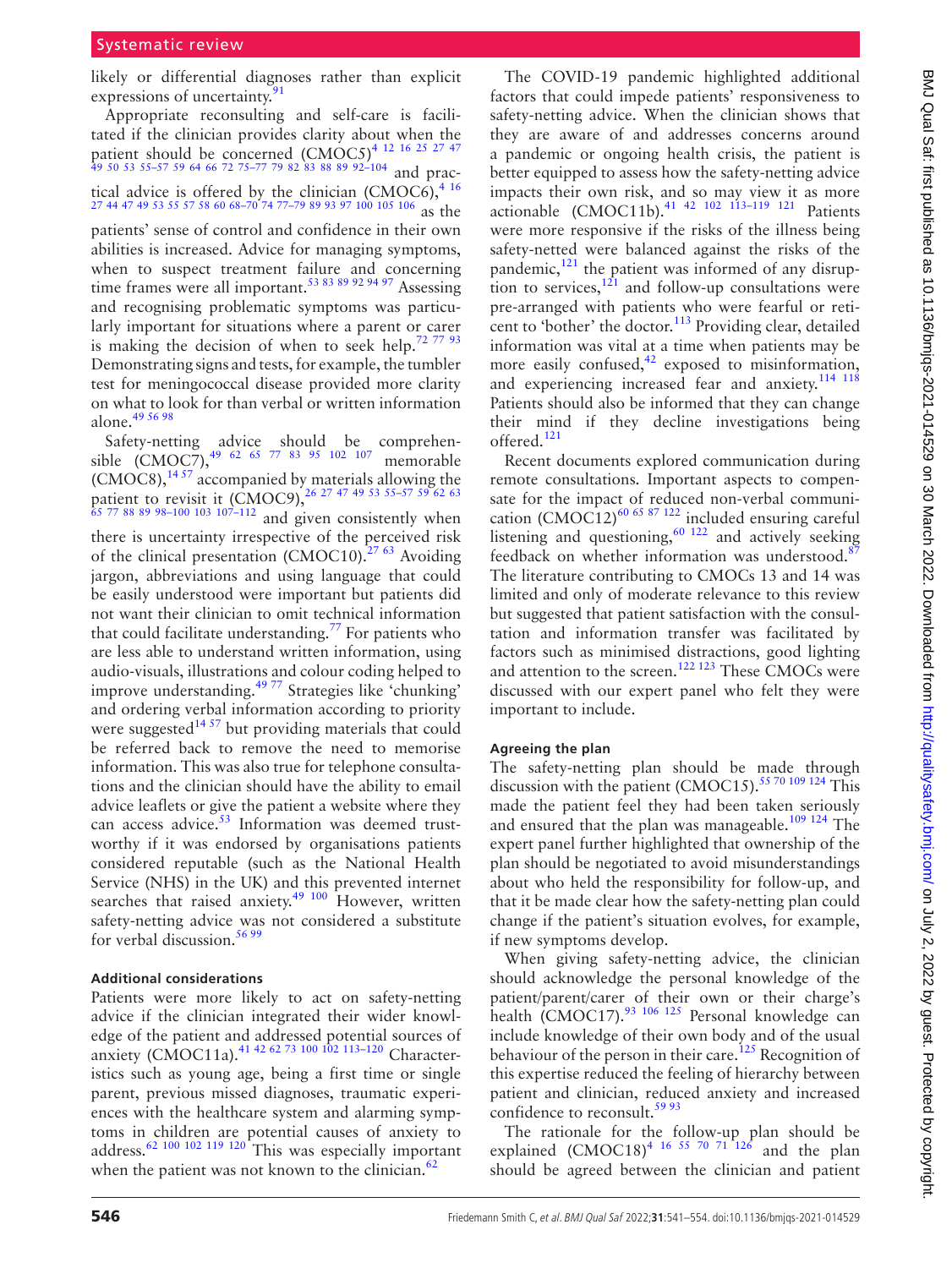(CMOC19)<sup>12</sup> <sup>16</sup> <sup>25</sup> 50 <sup>51</sup> <sup>55</sup> 85 92 106 109 124 127 128 so the expectations for follow-up are explicit, any misunderstandings are reduced and the patient is followed up appropriately. That the clinician should check the patient's understanding of the safety-netting advice to reduce misunderstandings and promote appropriate reconsulting was supported by many data sources (CMOC16).<sup>14 25 47 48 53</sup> 56 64 70 86 95 97 102 121 124 Again, our expert panel suggested that checking the patient understands that the advice may change as their illness evolves be included. Checking understanding is especially important when the consultation is not faceto-face. The literature highlighted the importance of active elicitation of patient questions as some patients will not initiate questioning.<sup>[129](#page-12-6)</sup>

When the clinician explicitly invites the patient return, even for the same symptoms, the patient is supported to seek further medical advice  $\text{LCMOC20}$ .  $^{16}$  45 60 93 98 106 109 112 Receiving self-care advice could present a barrier to reconsultation and patients feared being labelled as time wasters if they came back with the same symptoms $93$  and so the explicit invitation to return may legitimise a reconsul-tation.<sup>[45 60](#page-10-18)</sup>

Finally, when sufficient time was allowed, safetynetting advice could be more fully explained, understood and discussed (CMOC21). $47\frac{54}{1}$  Although this CMOC had only a small number of documents supporting it, these were highly relevant and the findings that safety-netting under pressure can lead to it being delivered carelessly<sup>47</sup> were supported by our expert panel.

#### **Documenting safety-netting**

A range of documents supported CMOC22.<sup>25</sup> 26 47 50 53 56 89 94 97 99 102 104 121 127 that when safety-netting advice is documented in sufficient detail in the patient's record, clinicians caring for the patient in the future are aware of what has been discussed and decided, so can continue care effectively. The data did not suggest that every detail should be recorded but rather that it should be sufficient for continuity of care.<sup>26 127</sup> Thorough recording of safety-netting advice was also highlighted as important from a medico-legal perspective.<sup>[56](#page-10-13)</sup>

## **DISCUSSION**

This realist review sets out the contexts of effective communication of safety-netting advice, the mechanisms that the contexts trigger, and the outcomes of adherence, self-care, and timely reconsultation or follow-up. We have drawn on the safety-netting, risk communication and care management literature to build a programme theory that has been extensively discussed and agreed by an expert panel of professional and public volunteers. Our findings can be divided into four domains: safety-netting advice content, additional considerations, agreeing the plan

and documenting safety-netting. The thread running through these domains is that patients are more likely to follow safety-netting advice if they understand what safety-netting is, why it is being used, what the safetynetting actions are and who holds responsibility for the safety-netting actions. Based on our findings, we present recommendations for the effective communication of safety-netting in [table](#page-7-0) 2.

## **Strengths and limitations**

The major strength of this review lies in the range of materials used to build the CMOCs and the final programme theory. To date, the literature on safetynetting has been dominated by commentaries and although qualitative, observational and experimental research is starting to emerge, this still makes up a minority of the literature. Additionally, this review is strengthened by the inclusion of an expert panel of professional and public volunteers. This expert panel was involved for the duration of the study, and they have discussed each of the CMOCs and the final programme theory from the perspective of the individual providing, and the individual receiving the safety-netting advice. Finally, the included literature covers a wide range of disease areas and so our recommendations are not restricted to specific illnesses, which is a strength given safety-netting is most often used in the absence of a firm diagnosis.

Our aim was to create a programme theory that could be applied to all disease areas, patient groups, communication mediums and primary care settings. We aimed to make the output of this research applicable in all primary care settings including out of hours, urgent care, and pharmacy as the lack of continuity of care and reduced access to patient records suggests that careful safety-netting may be of even greater importance in these settings. However, most of the literature retrieved was linked to in-hours primary care meaning our findings should be applied with caution to other settings. Additionally, there was only a small amount of literature available for CMOCs for some communication mediums. As all of the CMOCs were discussed and agreed by our expert panel, we have included all CMOCs in our programme theory, highlighting areas for future research. We were unable to make recommendations specifically tailored to the communication of safety-netting during remote consultations due to the lack of data which weakened the explanatory credibility of a small number of the CMOCs. Although many of our recommendations will apply to remote consultations, future research should explore whether patient understanding of and adherence to safety-netting advice is affected by remote consultations and what measures should be taken to facilitate safety-netting communication. The included literature reported findings relevant to a range of groups, for example, parents, carers and patients with limited literacy. Of patient factors, ethnicity was the least well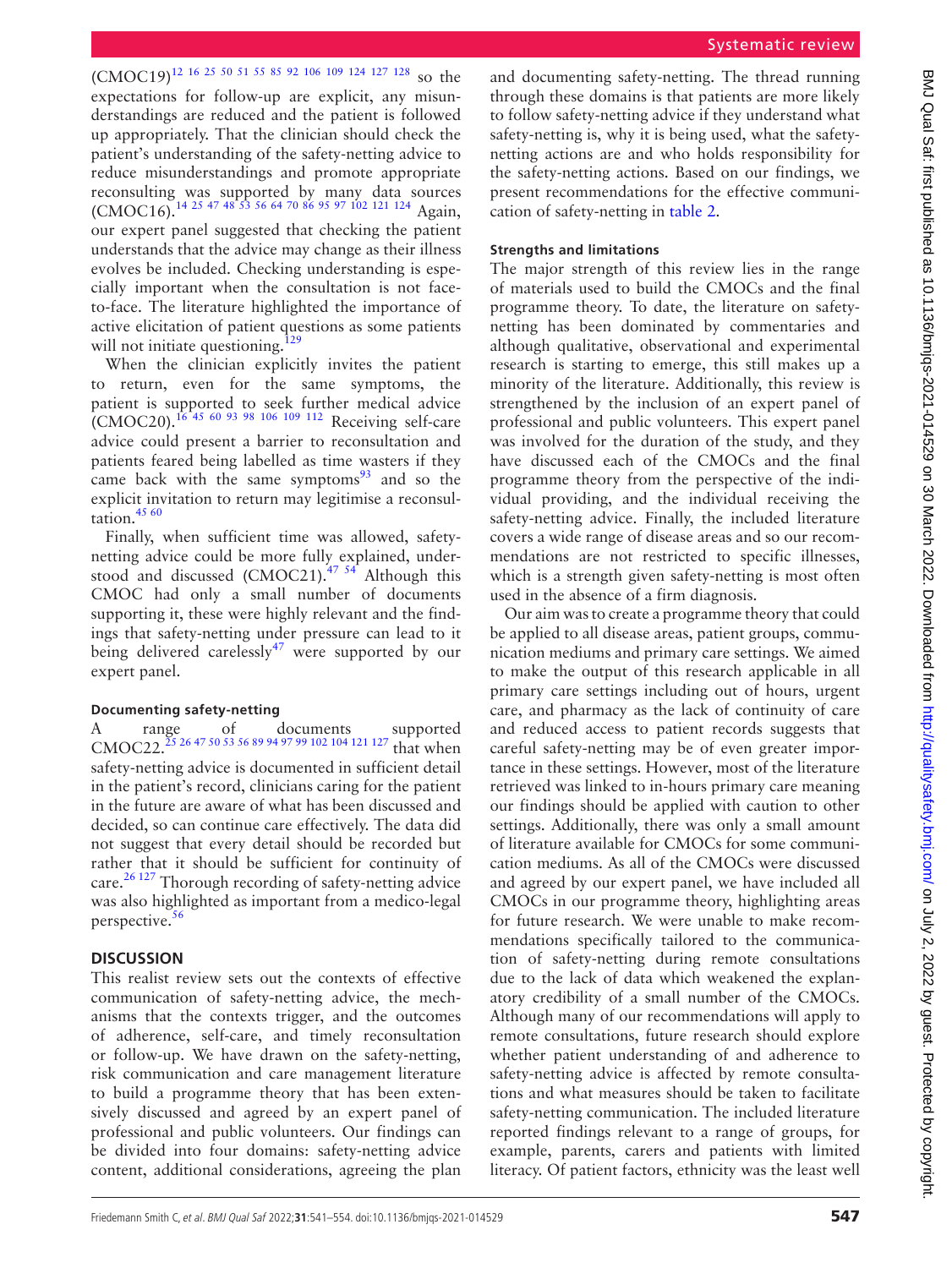<span id="page-7-0"></span>

| Recommendations for practice and illustrative links to established consultation models<br>Table 2                                                                                                              |                                                                                         |                                                                          |                                         |  |
|----------------------------------------------------------------------------------------------------------------------------------------------------------------------------------------------------------------|-----------------------------------------------------------------------------------------|--------------------------------------------------------------------------|-----------------------------------------|--|
|                                                                                                                                                                                                                | Stages of consultation models relating to recommendation                                |                                                                          |                                         |  |
| Recommendations for clinicians using safety-netting*1                                                                                                                                                          | Pendleton et al <sup>150</sup>                                                          | Calgary-Cambridge <sup>151</sup>                                         | Neighbour's<br>checkpoints <sup>6</sup> |  |
| 1. Consider providing safety-netting advice to all patients where there is -<br>uncertainty in the diagnosis or the potential for the diagnosis to evolve.                                                     |                                                                                         |                                                                          |                                         |  |
| 2. Offer safety-netting advice in simple terms and tailor it to the<br>patient's presentation. Do not omit technical information that may<br>improve understanding.                                            | Task 4 (shared<br>understanding)                                                        | Step 4 (explanation and<br>planning)                                     | Safety-netting                          |  |
| 3. Offer patients the opportunity to discuss their expectations and<br>concerns and ensure they are addressed in the safety-netting advice.                                                                    | Task 1 (define reason)                                                                  | Steps 1 and 2 (initiating<br>the session and gathering<br>information)   | Summarising                             |  |
| 4. Offer an initial diagnosis and describe the expected natural history<br>with practical instructions for self-care and specific situations that<br>should be cause for concern in the safety-netting advice. | Task 4 (shared<br>understanding)                                                        | Step 4 (explanation and<br>planning)                                     | Handover                                |  |
| 5. Offer resources that will allow the patient to revisit safety-netting<br>information in their own time.                                                                                                     | Task 6 (use time and<br>resources appropriately)                                        | Step 4 (explanation and<br>planning)                                     | Safety-netting                          |  |
| 6. Consider using techniques such as 'chunking' to improve recall of the<br>safety-netting information.                                                                                                        | Task 4 (shared<br>understanding)                                                        | Step 4 (explanation and<br>planning)                                     | Safety-netting                          |  |
| 7. Offer a safety-netting plan that is sensitive to and addresses factors<br>that may make the patient less receptive to safety-netting advice.                                                                | Task 3 (choose<br>appropriate action with<br>patient)                                   | Steps 2 and 4 (gathering<br>information and explanation and<br>planning) | Connecting                              |  |
| 8. Offer the patient the opportunity to discuss and share in the decision-<br>making of the safety-netting plan.                                                                                               | Tasks 3 and 5 (choose<br>appropriate action with<br>patient and involve the<br>patient) | Step 4 (explanation and<br>planning)                                     | Handover                                |  |
| 9. Offer an explanation for the specific safety-netting plan and follow-up<br>plan, and include a discussion of any uncertainty in the initial diagnosis.                                                      | Task 5 (involve the<br>patient)                                                         | Step 4 (explanation and<br>planning)                                     | Handover                                |  |
| 10. Consider actively checking that the patient understands the safety-<br>netting plan.                                                                                                                       | Task 4 (shared<br>understanding)                                                        | Steps 4 and 5 (explanation and<br>planning, closing the session)         | Handover                                |  |
| 11. Consider explicitly acknowledging the patient's greater knowledge<br>and ability to make judgements about their own health.                                                                                | Task 5 (involve the<br>patient)                                                         | Step 4 (explanation and<br>planning)                                     | Handover                                |  |
| 12. Offer the patient an opportunity to explicitly agree to the follow-up<br>plan.                                                                                                                             | Task 5 (involve the<br>patient)                                                         | Step 4 (explanation and<br>planning)                                     | Handover                                |  |
| 13. Offer the patient an explicit invitation to return for further medical<br>advice, even if it is for the same symptom(s).                                                                                   | Task 4 (shared<br>understanding)                                                        | Step 5 (closing the session)                                             | Safety-netting                          |  |
| 14. Consider building in elements of safety-netting throughout the<br>consultation to avoid it being rushed at the end of the consultation.                                                                    | All                                                                                     | All                                                                      | All                                     |  |
| 15. Offer sufficient detail about the safety-netting advice in the patient's -<br>medical record that future clinicians are able to understand what care<br>was given and continue it appropriately.           |                                                                                         |                                                                          |                                         |  |

\*Recommendations are worded as per the NICE wording convention where 'offer' signifies high explanatory credibility of the recommendation and 'consider' signifies moderate explanatory credibility.<sup>152</sup>

†Findings where the explanatory credibility of the CMOC was rated at low are not included in these recommendations.

CMOC, context, mechanism and outcome configuration; NICE, National Institute for Health and Care Excellence.

explored. While we do not urge the same caution in applying our recommendations across patient groups, we strongly advise that future safety-netting research specifically investigates the effect that ethnicity, cultural attitudes towards health and healthcare, and GPs' cultural competence $130$  may have on the effectiveness of safety-netting advice.

## **Links to existing research**

This review highlights both relational and informational continuity of care as important for effective safety-netting. This is supported in the literature examining the effects of continuity of care in that greater continuity has been linked to decreased use of out-of-hours services, acute hospital admissions and mortality.<sup>131 132</sup> The reasons proposed for this effect mirror the mechanisms reported herein, in that greater continuity is suggested to lead to greater patient trust, better communication and so greater adherence to medical advice.<sup>131 133</sup>

Safety-netting shares commonalities with the personalised care planning, shared decision-making, risk communication and communications training literature.<sup>134-137</sup> The safety-netting literature reflects that of shared decision-making in that both emphasise the importance of addressing the information needs of the patient and that the patient is given the opportunity to question the management plan.<sup>138</sup> More collaborative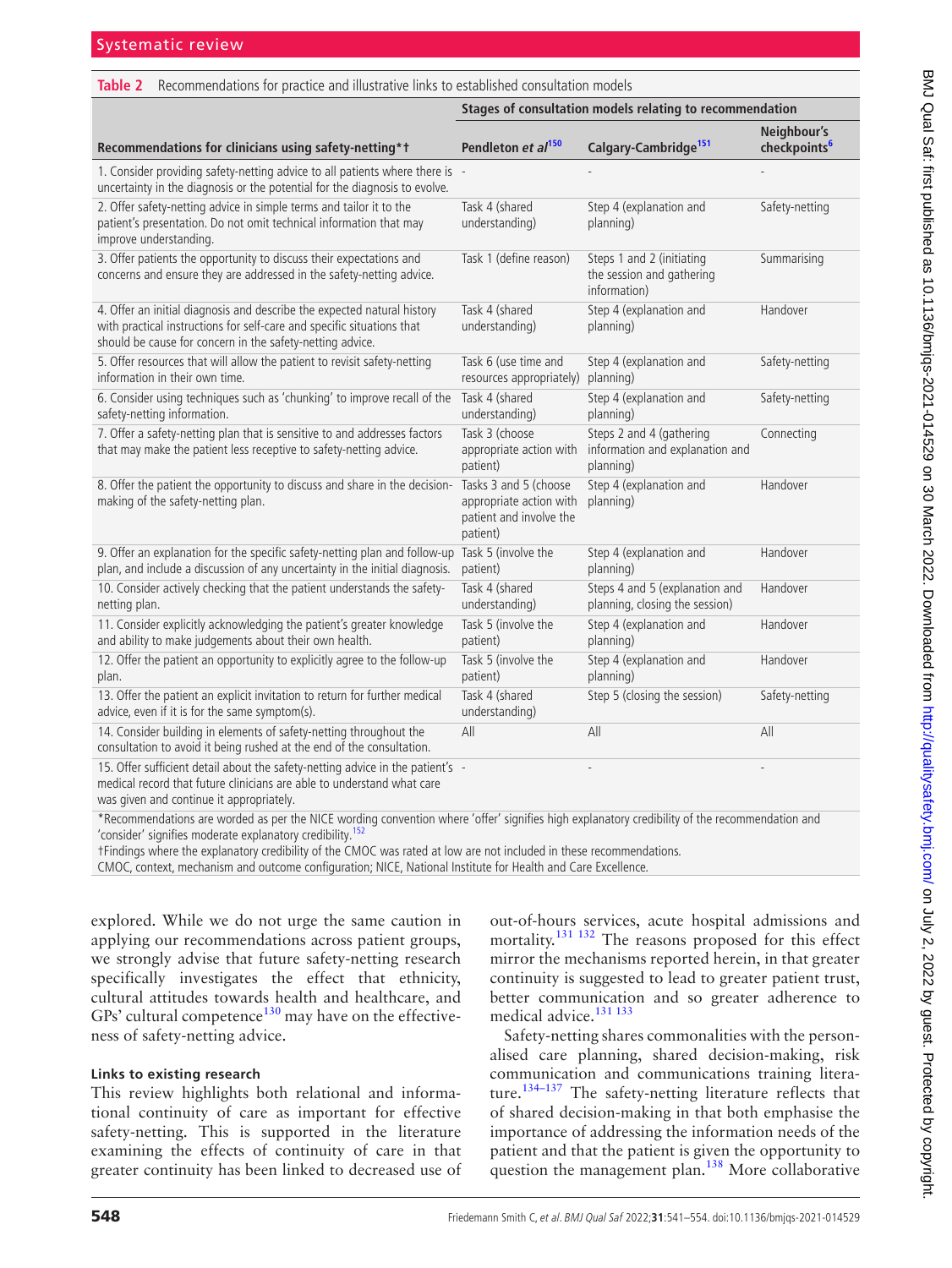styles of consulting are, however, likely to have implications for timekeeping and clinicians are reported to be less likely to engage with shared decision-making if they perceive it as an additional demand on their time.<sup>[139 140](#page-12-11)</sup> The literature reports an average increase of 2.6 min in the length of consultations that include shared decision-making.<sup>141</sup> Although this increase is reportedly not *statistically significant,* the cumulative effect of even small increases could make safety-netting infeasible for many.<sup>[142 143](#page-13-4)</sup>

It is likely that the extent to which safety-netting is integrated into the consultation will impact its feasibility. [Table](#page-7-0) 2 maps our safety-netting recommendations onto three primary care consultation models selected for their popularity and relative patientcenteredness (Pendleton *et al*, Calgary-Cambridge and Neighbour<sup>[144](#page-13-5)</sup>), to demonstrate where safety-netting actions overlap with or are integrated into the 'model' consultation. While taught consultation models and clinical practice may markedly differ, and often do, this mapping provides an indication that safetynetting should not be thought of as an additional task but rather the result and summation of existing recognised components of the consultation. Only two of our recommendations did not map to all consultation models. These recommendations concerned the communication of safety-netting advice in all cases of diagnostic uncertainty and the documentation of advice in the record. These aspects of communication may become integrated into future iterations of consul-tation models based on the findings of this review.<sup>[145](#page-13-6)</sup>

#### **Implications for practice and research**

Conceptualising safety-netting as something that happens in the last 30 seconds of the consultation runs counter to our findings. The safety-net should be considered the product of a shared understanding between the doctor and patient that develops throughout the consultation and which is supported by in-depth knowledge of patients built by GPs over time. Lack of time is given as a reason why safety-netting is often poorly practised, $1223$  and continuity of care is declining in primary care.<sup>146</sup> Research is required to understand the impact of integrating these recommendations on consultation length and the amount of additional time that is likely to be required, and to establish how clinician–patient relationships can be fostered by safety-netting systems in circumstances where continuity of care is limited.

We found no materials which included advice for safetynetting patients with multiple issues. This is important as the average number of issues dealt with per consultation is reported to be  $2.5$ ,<sup>147</sup> and likely to increase as the consulting population ages. A recent study found that when multiple issues are raised during the consultation, the likelihood of GPs providing safety-netting advice and recording advice in the patient's record decreased with each additional issue.<sup>15</sup> Addressing safety-netting in the

context of multimorbidity should be a priority for future research.

Our review focused on the communication of safetynetting advice within the consultation. Future research should investigate how follow-up of safety-netting advice is best implemented. Often clinicians prefer the responsibility of follow-up to rest with the patient (so long as they are deemed able) and that while some patients accept this (so long as they have been given enough information), other patients prefer more active follow-up.<sup>16 55</sup> What effective follow-up looks like, and whether there is a role to play for electronic safety-netting solutions should be established.<sup>148 149</sup>

Finally, training and continuing professional development of primary care clinicians might be updated to include these findings. Changes in patient demographics and illness profiles, the use of technology in the consultation, and workforce pressures mean that the practice and importance of safety-netting will continue to evolve. It is important that training and research keep pace with this.

#### **CONCLUSION**

We present a theory and set of recommendations for effective safety-netting communication but acknowledge that at first glance, these may seem daunting in an already crowded consultation, of which safetynetting is usually considered only a small part. Patients are more likely to follow safety-netting advice if they understand what safety-netting is, why it is being used, what the safety-netting actions are and who holds responsibility for safety-netting actions. We propose that these elements of effective safety-netting, with few exceptions, are already incorporated into the 'model' consultation.

**Twitter** Claire Friedemann Smith [@cfrieders](https://twitter.com/cfrieders) and Brian D Nicholson [@BrianDNicholson](https://twitter.com/BrianDNicholson)

**Acknowledgements** The authors would like to thank the members of our expert panel for their invaluable input and guidance throughout this project. We would also like to thank Professor Carl Heneghan for his input during the application for the funding that supported this work. Finally we would like to thank Nia Roberts for her help with the literature searches.

**Contributors** CFS—research question development, methods design, data acquisition, data extraction, data analysis, manuscript development and final approval. CFS is the guarantor for this work. HL—data extraction, data analysis, manuscript development and final approval. GW—research question development, methods design, data analysis, manuscript development and final approval. BDN—research question development, data extraction, data analysis, manuscript development and final approval.

**Funding** This study was funded by National Institute for Health Research (Grant number: PB-PG-0418-20003) and the University of Oxford's Medical Sciences COVID-19 Response Fund.

**Competing interests** None declared.

**Patient consent for publication** Not required.

**Ethics approval** As the panel was providing feedback and advice on the study and was not providing data themselves, ethical approval was not required.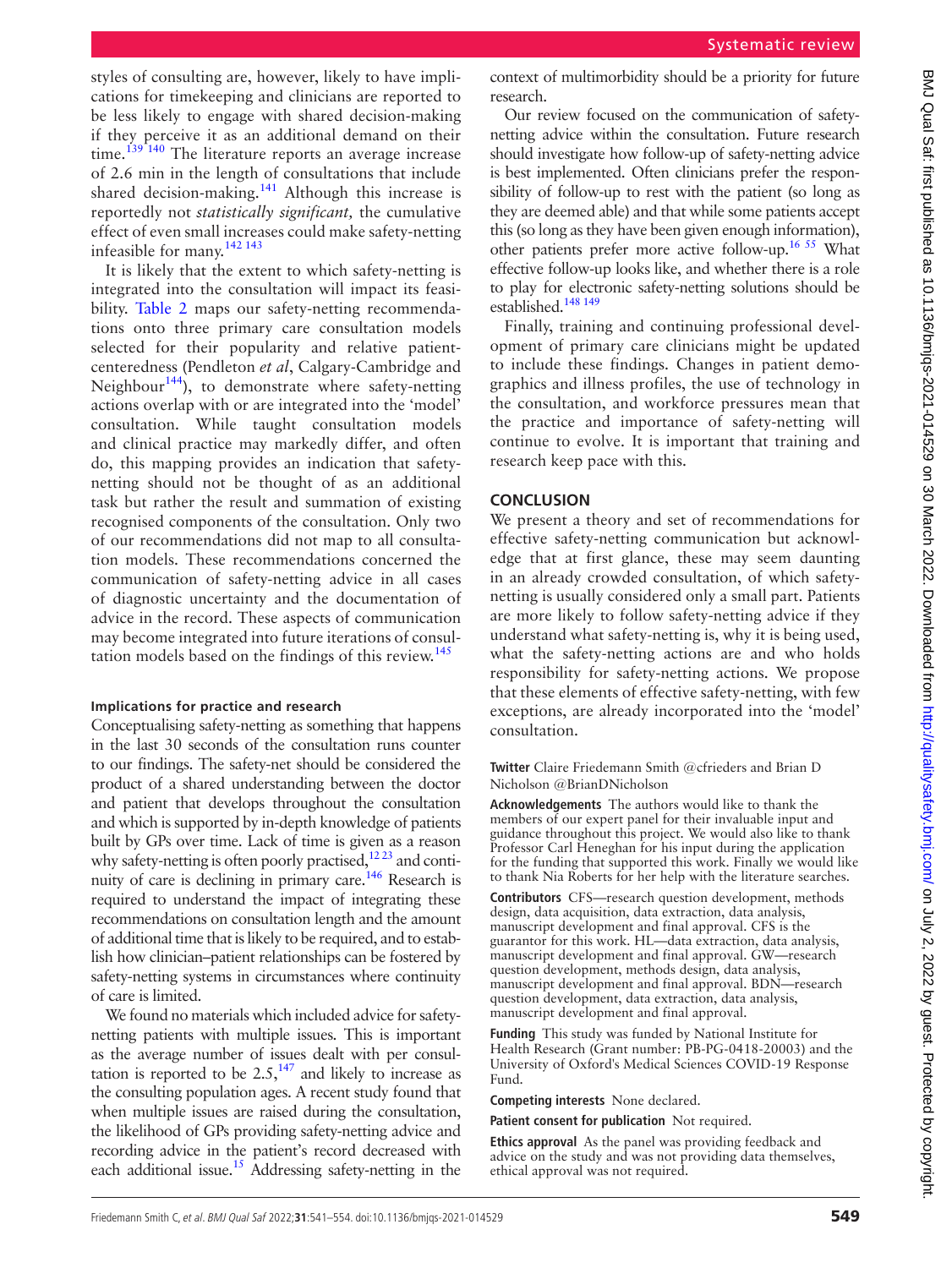#### **Provenance and peer review** Not commissioned; externally peer reviewed.

**Data availability statement** All data relevant to the study are included in the article or uploaded as supplemental information. Not applicable.

**Supplemental material** This content has been supplied by the author(s). It has not been vetted by BMJ Publishing Group Limited (BMJ) and may not have been peer-reviewed. Any opinions or recommendations discussed are solely those of the author(s) and are not endorsed by BMJ. BMJ disclaims all liability and responsibility arising from any reliance placed on the content. Where the content includes any translated material, BMJ does not warrant the accuracy and reliability of the translations (including but not limited to local regulations, clinical guidelines, terminology, drug names and drug dosages), and is not responsible for any error and/or omissions arising from translation and adaptation or otherwise.

**Open access** This is an open access article distributed in accordance with the Creative Commons Attribution 4.0 Unported (CC BY 4.0) license, which permits others to copy, redistribute, remix, transform and build upon this work for any purpose, provided the original work is properly cited, a link to the licence is given, and indication of whether changes were made. See: [https://creativecommons.org/licenses/by/4.0/.](https://creativecommons.org/licenses/by/4.0/)

#### **ORCID iDs**

Claire Friedemann Smith [http://orcid.org/0000-0001-9934-](http://orcid.org/0000-0001-9934-5882) [5882](http://orcid.org/0000-0001-9934-5882)

Geoff Wong <http://orcid.org/0000-0002-5384-4157> Brian D Nicholson <http://orcid.org/0000-0003-0661-7362>

#### <span id="page-9-0"></span>**REFERENCES**

- 1 Heneghan C, Glasziou P, Thompson M, *et al*. Diagnostic strategies used in primary care. *[BMJ](http://dx.doi.org/10.1136/bmj.b946)* 2009;338:b946.
- <span id="page-9-1"></span>2 Brownlee S, Chalkidou K, Doust J, *et al*. Evidence for overuse of medical services around the world. *[Lancet](http://dx.doi.org/10.1016/S0140-6736(16)32585-5)* 2017;390:156–68.
- 3 Hall AM, Aubrey-Bassler K, Thorne B, *et al*. Do not routinely offer imaging for uncomplicated low back pain. *[BMJ](http://dx.doi.org/10.1136/bmj.n291)* 2021;372:n291.
- <span id="page-9-2"></span>4 Nicholson BD, Mant D, Bankhead C. Can safety-netting improve cancer detection in patients with vague symptoms? *[BMJ](http://dx.doi.org/10.1136/bmj.i5515)* 2016;355:i5515.
- 5 Tompson A, Nicholson BD, Ziebland S, *et al*. Quality improvements of safety-netting guidelines for cancer in UK primary care: insights from a qualitative interview study of GPs. *[Br J Gen Pract](http://dx.doi.org/10.3399/bjgp19X706565)* 2019;69:e819–26.
- <span id="page-9-3"></span>6 Neighbour R. *The inner consultation*. Oxford, UK: Radcliffe Medical Press, 1987.
- <span id="page-9-4"></span>7 National Institute for Health and Care Excellence. Quality statement 1: 'Safety netting' information, 2012. Available: [https://www.nice.org.uk/guidance/qs19/chapter/Quality](https://www.nice.org.uk/guidance/qs19/chapter/Quality-statement-1-Safety-netting-information)[statement-1-Safety-netting-information](https://www.nice.org.uk/guidance/qs19/chapter/Quality-statement-1-Safety-netting-information) [Accessed 06 May 2021].
- <span id="page-9-5"></span>8 Kingston-Riechers J, Ospina M, Jonsson E. *Patient safety in primary care*. Edmonton, AB: Canadian Patient Safety Institute and BC Patient Safety and Quality Council, 2010.
- 9 Knowledge Translation Unit. *Adult primary care: symptombased integrated approach to the adult in primary care*. South Africa: University of Cape Town Lung Institute, 2019/2020.
- <span id="page-9-6"></span>10 Royal Australian College of General Practitioners. *RACGP education: exam report 2016.2 OSCE*. East Melborne, Vic: RACGP, 2016.
- <span id="page-9-7"></span>11 New Zealand Ministry of Health. *Suspected cancer in primary care: guidelines for investigation, referral and reducing*

*ethnic disparities*. Wellington, New Zealand: New Zealand Guidelines Group, 2009.

- <span id="page-9-8"></span>12 Evans J, Ziebland S, MacArtney JI, *et al*. Gps' understanding and practice of safety netting for potential cancer presentations: a qualitative study in primary care. *[Br J Gen](http://dx.doi.org/10.3399/bjgp18X696233)  [Pract](http://dx.doi.org/10.3399/bjgp18X696233)* 2018;68:e505–11.
- 13 Edwards PJ, Ridd MJ, Sanderson E, *et al*. Safety netting in routine primary care consultations: an observational study using video-recorded UK consultations. *[Br J Gen Pract](http://dx.doi.org/10.3399/bjgp19X706601)* 2019b;69:e878–86.
- <span id="page-9-16"></span>14 McKinstry B, Watson P, Elton RA, *et al*. Comparison of the accuracy of patients' recall of the content of telephone and face-to-face consultations: an exploratory study. *[Postgrad Med](http://dx.doi.org/10.1136/pgmj.2010.101287)  [J](http://dx.doi.org/10.1136/pgmj.2010.101287)* 2011;87:394–9.
- <span id="page-9-19"></span>15 Edwards PJ, Bennett-Britton I, Ridd MJ, *et al*. Factors affecting the documentation of spoken safety-netting advice in routine GP consultations: a cross-sectional study. *[Br J Gen](http://dx.doi.org/10.3399/BJGP.2021.0195)  [Pract](http://dx.doi.org/10.3399/BJGP.2021.0195)* 2021;71:e869–76.
- <span id="page-9-9"></span>16 Van Os S, Whitaker K, Renzi C. Does safety netting for lung cancer symptoms help patients to reconsult appropriately? A qualitative study. *BMC Fam Pract* 2021. In review.
- <span id="page-9-10"></span>17 Gascoigne P, Mason MD, Roberts E. Factors affecting presentation and delay in patients with testicular cancer: results of a qualitative study. *[Psychooncology](http://dx.doi.org/10.1002/(SICI)1099-1611(199903/04)8:2<144::AID-PON349>3.0.CO;2-P)* 1999;8:144–54.
- 18 Tarling R, Gale A, Martin-Hirsch P, *et al*. Experiences of women referred for urgent assessment of postmenopausal bleeding (PMB). *[J Obstet Gynaecol](http://dx.doi.org/10.3109/01443615.2012.740529)* 2013;33:184–7.
- <span id="page-9-11"></span>19 Siminoff LA, Rogers HL, Thomson MD, *et al*. Doctor, what's wrong with me? Factors that delay the diagnosis of colorectal cancer. *[Patient Educ Couns](http://dx.doi.org/10.1016/j.pec.2011.05.002)* 2011;84:352–8.
- 20 Renzi C, Whitaker KL, Wardle J. Over-reassurance and undersupport after a 'false alarm': a systematic review of the impact on subsequent cancer symptom attribution and help seeking. *[BMJ Open](http://dx.doi.org/10.1136/bmjopen-2014-007002)* 2015;5:e007002.
- 21 Heisey R, Clemons M, Granek L, *et al*. Health care strategies to promote earlier presentation of symptomatic breast cancer: perspectives of women and family physicians. *[Curr Oncol](http://dx.doi.org/10.3747/co.v18i5.869)* 2011;18:e227–37.
- 22 Amelung D, Whitaker KL, Lennard D, *et al*. Influence of doctor-patient conversations on behaviours of patients presenting to primary care with new or persistent symptoms: a video observation study. *[BMJ Qual Saf](http://dx.doi.org/10.1136/bmjqs-2019-009485)* 2020;29:198–208.
- <span id="page-9-12"></span>23 Heyhoe J, Reynolds C, Dunning A, *et al*. Patient involvement in diagnosing cancer in primary care: a systematic review of current interventions. *[Br J Gen Pract](http://dx.doi.org/10.3399/bjgp18X695045)* 2018;68:e211–24.
- <span id="page-9-13"></span>24 Cancer Research UK. Safety netting, 2016. Available: [http://](http://www.cancerresearchuk.org/health-professional/learning-and-development-tools/safety-netting#Safety_netting1) [www.cancerresearchuk.org/health-professional/learning-and](http://www.cancerresearchuk.org/health-professional/learning-and-development-tools/safety-netting#Safety_netting1)[development-tools/safety-netting#Safety\\_netting1](http://www.cancerresearchuk.org/health-professional/learning-and-development-tools/safety-netting#Safety_netting1)
- <span id="page-9-18"></span>25 Bankhead C, Heneghan C, Hewitson P. *Safety netting to improve early cancer diagnosis in primary care: development of consensus guidelines*. Oxford: University of Oxford, 2011.
- <span id="page-9-17"></span>26 Campion-Smith C. Primary care: 10 top tips: Macmillan, 2017. Available: [https://www.macmillan.org.uk/](https://www.macmillan.org.uk/documents/aboutus/health_professionals/primarycare/primarycare10toptips-safetynetting.pdf) [documents/aboutus/health\\_professionals/primarycare/](https://www.macmillan.org.uk/documents/aboutus/health_professionals/primarycare/primarycare10toptips-safetynetting.pdf) [primarycare10toptips-safetynetting.pdf](https://www.macmillan.org.uk/documents/aboutus/health_professionals/primarycare/primarycare10toptips-safetynetting.pdf)
- <span id="page-9-15"></span>27 Royal College of Paediatrics and Child Health, Royal College of General Practitioners, College of Emergency Medicine. *To understand and improve the experience of parents and carers who need advice when a child has a fever (high temperature*. London: RCPCH, 2010.
- <span id="page-9-14"></span>28 Stokel-Walker C. Why telemedicine is here to stay. *[BMJ](http://dx.doi.org/10.1136/bmj.m3603)* 2020;371:m3603.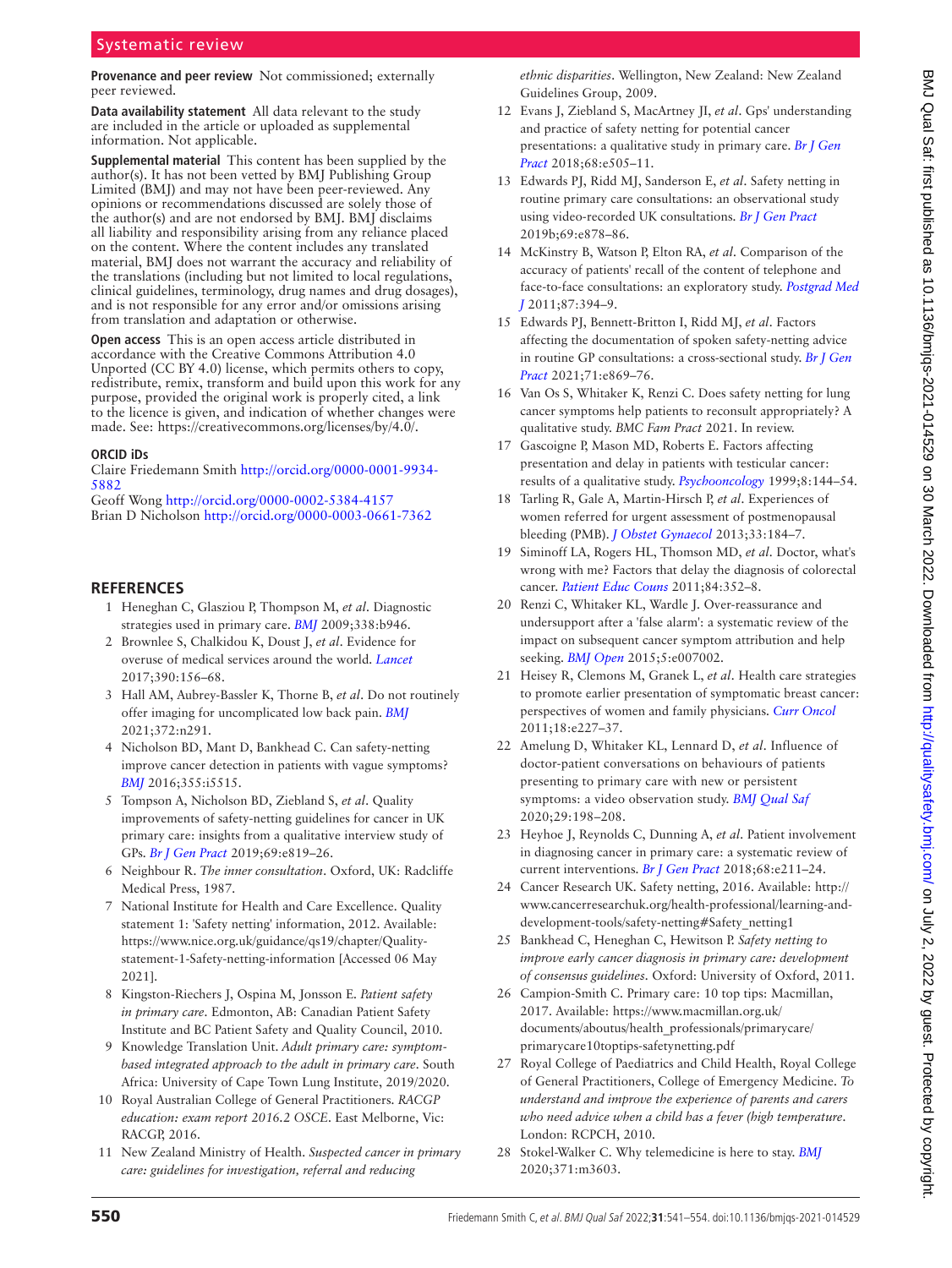- <span id="page-10-0"></span>29 Murphy M, Scott LJ, Salisbury C, *et al*. Implementation of remote consulting in UK primary care following the COVID-19 pandemic: a mixed-methods longitudinal study. *[Br J Gen Pract](http://dx.doi.org/10.3399/BJGP.2020.0948)* 2021;71:e166–77.
- 30 Jones D, Neal RD, Duffy SRG, *et al*. Impact of the COVID-19 pandemic on the symptomatic diagnosis of cancer: the view from primary care. *[Lancet Oncol](http://dx.doi.org/10.1016/S1470-2045(20)30242-4)* 2020;21:748–50.
- <span id="page-10-1"></span>31 Staley K, Barron D. Learning as an outcome of involvement in research: what are the implications for practice, reporting and evaluation? *[Res Involv Engagem](http://dx.doi.org/10.1186/s40900-019-0147-1)* 2019;5:14.
- 32 Brett J, Staniszewska S, Mockford C. The PIRICOM study : a systematic review of the conceptualisation, measurement, impact and outcomes of patients and public involvement in health and social care research 2010.
- <span id="page-10-2"></span>33 Wong G, Westhorp G, Pawson R. *Realist synthesis: RAMESES training materials*, 2013.
- <span id="page-10-3"></span>34 Duddy C, Wong G, Gadsby EW, *et al*. Nhs health check programme: a protocol for a realist review. *[BMJ Open](http://dx.doi.org/10.1136/bmjopen-2021-048937)* 2021;11:e048937.
- <span id="page-10-4"></span>35 Pawson R. *Realist methodology: the building blocks of evidence. evidence-based policy*. London: Sage Publications, 2006: 17–37.
- <span id="page-10-5"></span>36 Pawson R. *Realist synthesis: new protocols for systematic review. evidence-based policy*. London: SAGE Publications Ltd, 2006: 73–104.
- <span id="page-10-6"></span>37 Wong G, Greenhalgh T, Westhorp G, *et al*. RAMESES publication standards: realist syntheses. *[BMC Med](http://dx.doi.org/10.1186/1741-7015-11-21)* 2013;11:21.
- 38 The RAMESES Project. Quality standards for realist synthesis (for researchers and peer-reviewers), 2014. Available: [https://www.ramesesproject.org/media/RS\\_qual\\_standards\\_](https://www.ramesesproject.org/media/RS_qual_standards_researchers.pdf) [researchers.pdf](https://www.ramesesproject.org/media/RS_qual_standards_researchers.pdf) [Accessed 05 May 2021].
- <span id="page-10-7"></span>39 Wong G. *Data Gathering in Realist Reviews: Looking for needles in haystacks. 2018 2021/05/05. In: Doing Realist Research [Internet*. London: SAGE Publications Ltd. [https://](https://methods.sagepub.com/book/doing-realist-research) [methods.sagepub.com/book/doing-realist-research](https://methods.sagepub.com/book/doing-realist-research)
- <span id="page-10-8"></span>40 Akanuwe JNA, Black S, Owen S, *et al*. Communicating cancer risk in the primary care consultation when using a cancer risk assessment tool: qualitative study with service users and practitioners. *[Health Expect](http://dx.doi.org/10.1111/hex.13016)* 2020;23:509–18.
- <span id="page-10-9"></span>41 Driedger SM, Cooper E, Jardine C, *et al*. Communicating risk to Aboriginal peoples: first nations and Metis responses to H1N1 risk messages. *[PLoS One](http://dx.doi.org/10.1371/journal.pone.0071106)* 2013;8:e71106.
- <span id="page-10-15"></span>42 J. Holmes B, Henrich N, Hancock S, *et al*. Communicating with the public during health crises: experts' experiences and opinions. *[J Risk Res](http://dx.doi.org/10.1080/13669870802648486)* 2009;12:793–807.
- 43 Vaughan E, Tinker T. Effective health risk communication about pandemic influenza for vulnerable populations. *[Am J](http://dx.doi.org/10.2105/AJPH.2009.162537)  [Public Health](http://dx.doi.org/10.2105/AJPH.2009.162537)* 2009;99 Suppl 2:S324–32.
- 44 Filler T, Dunn S, Grace SL, *et al*. Multi-Level strategies to tailor patient-centred care for women: qualitative interviews with clinicians. *[BMC Health Serv Res](http://dx.doi.org/10.1186/s12913-020-05082-z)* 2020;20:212.
- <span id="page-10-18"></span>45 Birt L, Hall N, Emery J, *et al*. Responding to symptoms suggestive of lung cancer: a qualitative interview study. *[BMJ](http://dx.doi.org/10.1136/bmjresp-2014-000067)  [Open Respir Res](http://dx.doi.org/10.1136/bmjresp-2014-000067)* 2014;1:e000067.
- 46 Alam R, Cheraghi-Sohi S, Panagioti M, *et al*. Managing diagnostic uncertainty in primary care: a systematic critical review. *[BMC Fam Pract](http://dx.doi.org/10.1186/s12875-017-0650-0)* 2017;18:79.
- <span id="page-10-19"></span>47 Bertheloot K, Deraeve P, Vermandere M, *et al*. How do general practitioners use 'safety netting' in acutely ill children? *[Eur J Gen Pract](http://dx.doi.org/10.3109/13814788.2015.1092516)* 2016;22:3–8.
- 48 Gray S. Augmenting the safety netting process & reducing unnecessary re-presentations: RCPCH QI Central, 2018. Available: [https://www.qicentral.org.uk/safety/safety-culture/](https://www.qicentral.org.uk/safety/safety-culture/augmenting-safety-netting-process-reducing-unnecessary-re-presentations) [augmenting-safety-netting-process-reducing-unnecessary-re](https://www.qicentral.org.uk/safety/safety-culture/augmenting-safety-netting-process-reducing-unnecessary-re-presentations)[presentations](https://www.qicentral.org.uk/safety/safety-culture/augmenting-safety-netting-process-reducing-unnecessary-re-presentations)
- <span id="page-10-12"></span>49 Jones CHD, Neill S, Lakhanpaul M, *et al*. Information needs of parents for acute childhood illness: determining 'what, how, where and when' of safety netting using a qualitative exploration with parents and clinicians. *[BMJ Open](http://dx.doi.org/10.1136/bmjopen-2013-003874)* 2014;4:e003874.
- 50 Jones D, Dunn L, Watt I, *et al*. Safety netting for primary care: evidence from a literature review. *[Br J Gen Pract](http://dx.doi.org/10.3399/bjgp18X700193)* 2019;69:e70–9.
- 51 McKelvie S, Moore A, Croxson C, *et al*. Challenges and strategies for general practitioners diagnosing serious infections in older adults: a UK qualitative interview study. *[BMC Fam Pract](http://dx.doi.org/10.1186/s12875-019-0941-8)* 2019;20:56.
- 52 Noble N, Paul C, Carey M, *et al*. A randomised trial assessing the acceptability and effectiveness of providing generic versus tailored feedback about health risks for a high need primary care sample. *[BMC Fam Pract](http://dx.doi.org/10.1186/s12875-015-0309-7)* 2015;16:95.
- <span id="page-10-11"></span>53 Silverston P. *Effective Safety-Netting in prescribing practice*. 12. Nurse Prescribing, 2014.
- 54 Boase S, Mason D, Sutton S, *et al*. Tinkering and tailoring individual consultations: how practice nurses try to make cardiovascular risk communication meaningful. *[J Clin Nurs](http://dx.doi.org/10.1111/j.1365-2702.2012.04167.x)* 2012;21:2590–8.
- <span id="page-10-17"></span>55 Evans J, Macartney JI, Bankhead C, *et al*. How do GPs and patients share the responsibility for cancer safety netting follow-up actions? A qualitative interview study of GPs and patients in Oxfordshire, UK. *[BMJ Open](http://dx.doi.org/10.1136/bmjopen-2019-029316)* 2019;9:e029316.
- <span id="page-10-13"></span>56 Jones CHD, Neill S, Lakhanpaul M, *et al*. The safety netting behaviour of first contact clinicians: a qualitative study. *[BMC](http://dx.doi.org/10.1186/1471-2296-14-140)  [Fam Pract](http://dx.doi.org/10.1186/1471-2296-14-140)* 2013;14:140.
- 57 Ackermann S, Heierle A, Bingisser M-B, *et al*. Discharge communication in patients presenting to the emergency department with chest pain: defining the ideal content. *[Health Commun](http://dx.doi.org/10.1080/10410236.2014.979115)* 2016;31:557–65.
- 58 Dekker AR, de Groot E, Sebalj T. Parents' attitudes and views regarding antibiotics in the management of respiratory tract infections in children: a qualitative study of the influence of an information booklet. *BMJ Open* 2018;2:bjgpopen18X101553.
- <span id="page-10-10"></span>59 Neill SJ, Jones CHD, Lakhanpaul M, *et al*. Parent's information seeking in acute childhood illness: what helps and what hinders decision making? *[Health Expect](http://dx.doi.org/10.1111/hex.12289)* 2015;18:3044–56.
- <span id="page-10-16"></span>60 Gustafsson S, Sävenstedt S, Martinsson J, *et al*. Need for reassurance in self-care of minor illnesses. *[J Clin Nurs](http://dx.doi.org/10.1111/jocn.14157)* 2018;27:1183–91.
- 61 Halls A, Van't Hoff C, Little P, *et al*. Qualitative interview study of parents' perspectives, concerns and experiences of the management of lower respiratory tract infections in children in primary care. *[BMJ Open](http://dx.doi.org/10.1136/bmjopen-2016-015701)* 2017;7:e015701.
- <span id="page-10-14"></span>62 Byrne S. *'Brief, Superficial' ED Interactions Spur Litigation*. Relias Media, 2016.
- 63 Maguire S, Ranmal R, Komulainen S, *et al*. Which urgent care services do febrile children use and why? *[Arch Dis Child](http://dx.doi.org/10.1136/adc.2010.210096)* 2011;96:810–6.
- 64 Singh P. *A registrar survival guide. follow up and safety netting*. GP Online, 2016.
- 65 Brach C, Keller D, Hernandez L, *et al*. *[Ten attributes of health](http://dx.doi.org/10.31478/201206a) [literate health care organizations](http://dx.doi.org/10.31478/201206a)*. 02. Institute of Medicine of the National Academies, 2012.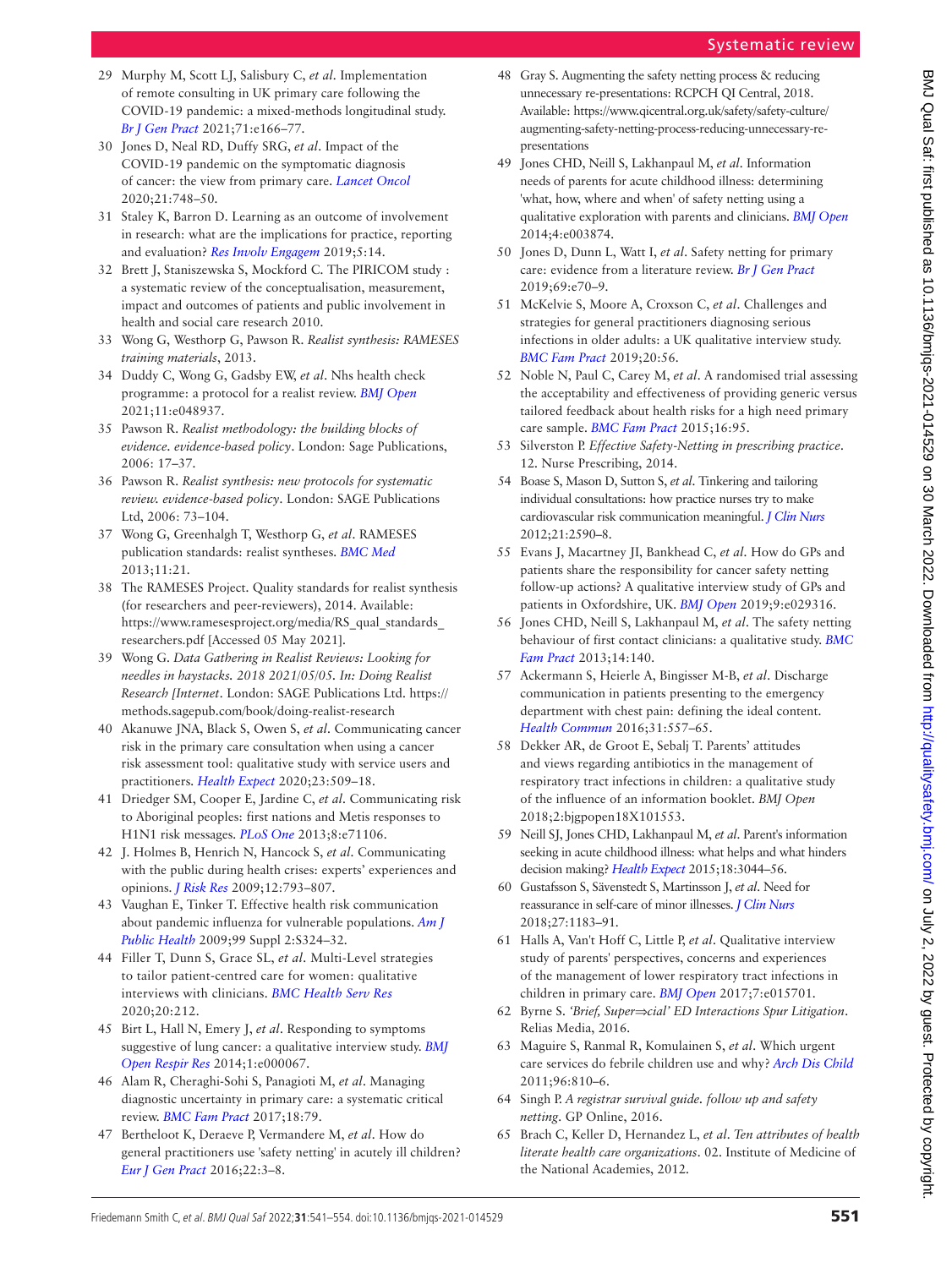- 66 O'Cathain AKE, Long J, Connell J. Drivers of 'clinically unnecessary' use of emergency and urgent care: the DEUCE mixed-methods study.. In: *Health services and delivery research, no. 8.15*. Southampton: NIHR Journals Library, 2020.
- 67 Lemal M, Merrick J, eds. *Health risk communication*. New Yor, US: Nova Science Publishers Inc, 2013.
- 68 Cabral C, Ingram J, Hay AD, *et al*. "They just say everything's a virus"--parent's judgment of the credibility of clinician communication in primary care consultations for respiratory tract infections in children: a qualitative study. *[Patient Educ](http://dx.doi.org/10.1016/j.pec.2014.01.010)  [Couns](http://dx.doi.org/10.1016/j.pec.2014.01.010)* 2014;95:248–53.
- 69 Houston AM, Pickering AJ. 'Do I don't I call the doctor': a qualitative study of parental perceptions of calling the GP out-of-hours. *[Health Expect](http://dx.doi.org/10.1046/j.1369-6513.2000.00109.x)* 2000;3:234–42.
- 70 Edwards A, Elwyn G, Hood K, *et al*. Patient-Based outcome results from a cluster randomized trial of shared decision making skill development and use of risk communication AIDS in general practice. *[Fam Pract](http://dx.doi.org/10.1093/fampra/cmh402)* 2004;21:347–54.
- 71 Healthy London Partnership. Pan-London suspected cancer safety netting guide, 2016. Available: [https://www.](https://www.healthylondon.org/wp-content/uploads/2017/10/Pan-London-suspected-cancer-safety-netting-guide-2016.pdf) [healthylondon.org/wp-content/uploads/2017/10/Pan-London](https://www.healthylondon.org/wp-content/uploads/2017/10/Pan-London-suspected-cancer-safety-netting-guide-2016.pdf)[suspected-cancer-safety-netting-guide-2016.pdf](https://www.healthylondon.org/wp-content/uploads/2017/10/Pan-London-suspected-cancer-safety-netting-guide-2016.pdf)
- <span id="page-11-4"></span>72 Kai J. What worries parents when their preschool children are acutely ill, and why: a qualitative study. *[BMJ](http://dx.doi.org/10.1136/bmj.313.7063.983)* 1996;313:983–6.
- 73 Balla J, Heneghan C, Thompson M, *et al*. Clinical decision making in a high-risk primary care environment: a qualitative study in the UK. *[BMJ Open](http://dx.doi.org/10.1136/bmjopen-2011-000414)* 2012;2:e000414.
- <span id="page-11-2"></span>74 Rising KL, Powell RE, Cameron KA, *et al*. Development of the uncertainty communication checklist: a patientcentered approach to patient discharge from the emergency department. *[Acad Med](http://dx.doi.org/10.1097/ACM.0000000000003231)* 2020;95:1026–34.
- 75 Barratt J, Thomas N. Nurse practitioner consultations in primary health care: patient, carer, and nurse practitioner qualitative interpretations of communication processes. *[Prim](http://dx.doi.org/10.1017/S1463423618000798)  [Health Care Res Dev](http://dx.doi.org/10.1017/S1463423618000798)* 2018;20:1–9.
- 76 Silverston P. Safer: a mnemonic to improve safety-netting advice. *[Pract Nurs](http://dx.doi.org/10.12968/pnur.2020.31.1.26)* 2020;31:26–8.
- <span id="page-11-5"></span>77 Kai J. Parents' difficulties and information needs in coping with acute illness in preschool children: a qualitative study. *[BMJ](http://dx.doi.org/10.1136/bmj.313.7063.987)* 1996;313:987–90.
- 78 van de Maat JS, van Klink D, den Hartogh-Griffioen A, *et al*. Development and evaluation of a hospital discharge information package to empower parents in caring for a child with a fever. *[BMJ Open](http://dx.doi.org/10.1136/bmjopen-2018-021697)* 2018;8:e021697.
- 79 Rising KL, Doyle SK, Powell RE, *et al*. Use of group concept mapping to identify patient domains of uncertainty that contribute to emergency department use. *[J Emerg Nurs](http://dx.doi.org/10.1016/j.jen.2018.05.015)* 2019;45:46–53.
- 80 Lecky DM, Howdle J, Butler CC, *et al*. Optimising management of UTIs in primary care: a qualitative study of patient and GP perspectives to inform the development of an evidence-based, shared decision-making resource. *[Br J Gen](http://dx.doi.org/10.3399/bjgp20X708173)  [Pract](http://dx.doi.org/10.3399/bjgp20X708173)* 2020;70:e330–8.
- 81 Conti A, Garrino L, Montanari P, *et al*. Informal caregivers' needs on discharge from the spinal cord unit: analysis of perceptions and lived experiences. *[Disabil Rehabil](http://dx.doi.org/10.3109/09638288.2015.1031287)* 2016;38:159–67.
- 82 de Bont EGPM, Cals JWL. [An individual 'traffic light system' for children with fever?]. *[Ned Tijdschr Geneeskd](http://www.ncbi.nlm.nih.gov/pubmed/24754933)* 2014;158:A7649.
- 83 Jackson JL. Communication about symptoms in primary care: impact on patient outcomes. *[J Altern Complement Med](http://dx.doi.org/10.1089/acm.2005.11.s-51)* 2005;11 Suppl 1:S51–6.
- <span id="page-11-1"></span>84 MacArtney J, Malmström M, Overgaard Nielsen T, *et al*. Patients' initial steps to cancer diagnosis in Denmark, England and Sweden: what can a qualitative, cross-country comparison of narrative interviews tell us about potentially modifiable factors? *[BMJ Open](http://dx.doi.org/10.1136/bmjopen-2017-018210)* 2017;7:e018210.
- 85 Morgan S, Chan M, Starling C. Starting off in general practice - consultation skill tips for new GP registrars. *Aust Fam Physician* 2014;43:645–8.
- 86 National Institute for Health and Care Excellence. *Sepsis: recognition, diagnosis and early management*. London: NICE, 2016.
- <span id="page-11-0"></span>87 Silverston P. Understanding safety-netting in remote consulting. *[Pract Nurs](http://dx.doi.org/10.12968/pnur.2021.32.1.32)* 2021;32:32–6.
- 88 Cancer Research UK. Safety netting: coronavirus (COVID-19): CRUK, 2020. Available: [https://www.](https://www.cancerresearchuk.org/health-professional/diagnosis/suspected-cancer-referral-best-practice/safety-netting) [cancerresearchuk.org/health-professional/diagnosis/suspected](https://www.cancerresearchuk.org/health-professional/diagnosis/suspected-cancer-referral-best-practice/safety-netting)[cancer-referral-best-practice/safety-netting](https://www.cancerresearchuk.org/health-professional/diagnosis/suspected-cancer-referral-best-practice/safety-netting)
- 89 Almond S, Mant D, Thompson M. Diagnostic safety-netting. *[Br J Gen Pract](http://dx.doi.org/10.3399/bjgp09X472971)* 2009;59:872–4.
- 90 Buntinx F, Mant D, Van den Bruel A, *et al*. Dealing with lowincidence serious diseases in general practice. *[Br J Gen Pract](http://dx.doi.org/10.3399/bjgp11X548974)* 2011;61:43–6.
- <span id="page-11-3"></span>91 Bhise V, Meyer AND, Menon S, *et al*. Patient perspectives on how physicians communicate diagnostic uncertainty: an experimental vignette study. *[Int J Qual Health Care](http://dx.doi.org/10.1093/intqhc/mzx170)* 2018;30:2–8.
- 92 Almond SC, Summerton N. Diagnosis in general practice. Test of time. *[BMJ](http://dx.doi.org/10.1136/bmj.b1878)* 2009b;338:b1878.
- <span id="page-11-6"></span>93 Carter B, Roland D, Bray L, *et al*. A systematic review of the organizational, environmental, professional and child and family factors influencing the timing of admission to hospital for children with serious infectious illness. *[PLoS One](http://dx.doi.org/10.1371/journal.pone.0236013)* 2020;15:e0236013.
- 94 Chen C, Crowley R. Improving assessment of children with suspected respiratory tract infection in general practice. *[BMJ](http://dx.doi.org/10.1136/bmjoq-2018-000450)  [Open Qual](http://dx.doi.org/10.1136/bmjoq-2018-000450)* 2019;8:e000450.
- 95 Colliers A, Coenen S, Bombeke K, *et al*. Understanding general practitioners' antibiotic prescribing decisions in outof-hours primary care: a Video-Elicitation interview study. *[Antibiotics](http://dx.doi.org/10.3390/antibiotics9030115)* 2020;9:115.
- 96 de Vos-Kerkhof E, Geurts DHF, Wiggers M, *et al*. Tools for 'safety netting' in common paediatric illnesses: a systematic review in emergency care. *[Arch Dis Child](http://dx.doi.org/10.1136/archdischild-2014-306953)* 2016;101:131–9.
- 97 Frame A. Safety Netting: MDDUS, 2016. Available: [https://](https://www.mddus.com/resources/resource-library/risk-alerts/2016/june/safety-netting) [www.mddus.com/resources/resource-library/risk-alerts/2016/](https://www.mddus.com/resources/resource-library/risk-alerts/2016/june/safety-netting) [june/safety-netting](https://www.mddus.com/resources/resource-library/risk-alerts/2016/june/safety-netting)
- 98 Gray SJ, Wacogne ID, Roland D. Fifteen-minute consultation: safety netting effectively. *[Arch Dis Child Educ Pract Ed](http://dx.doi.org/10.1136/archdischild-2018-315991)* 2019;104:226–30.
- 99 Jarvis S. Playing it safe safety netting advice: MDU Journal, 2016. Available: [https://mdujournal.themdu.com/issue](https://mdujournal.themdu.com/issue-archive/issue-4/playing-it-safe-safety-netting-advice)[archive/issue-4/playing-it-safe-safety-netting-advice](https://mdujournal.themdu.com/issue-archive/issue-4/playing-it-safe-safety-netting-advice)
- 100 Lass M, Tatari CR, Merrild CH, *et al*. Contact to the outof-hours service among Danish parents of small children - a qualitative interview study. *[Scand J Prim Health Care](http://dx.doi.org/10.1080/02813432.2018.1459431)* 2018;36:216–23.
- 101 National Institute for Health and Care Excellence. *Fever in under 5S: assessment and initial management*. London: NICE, 2019.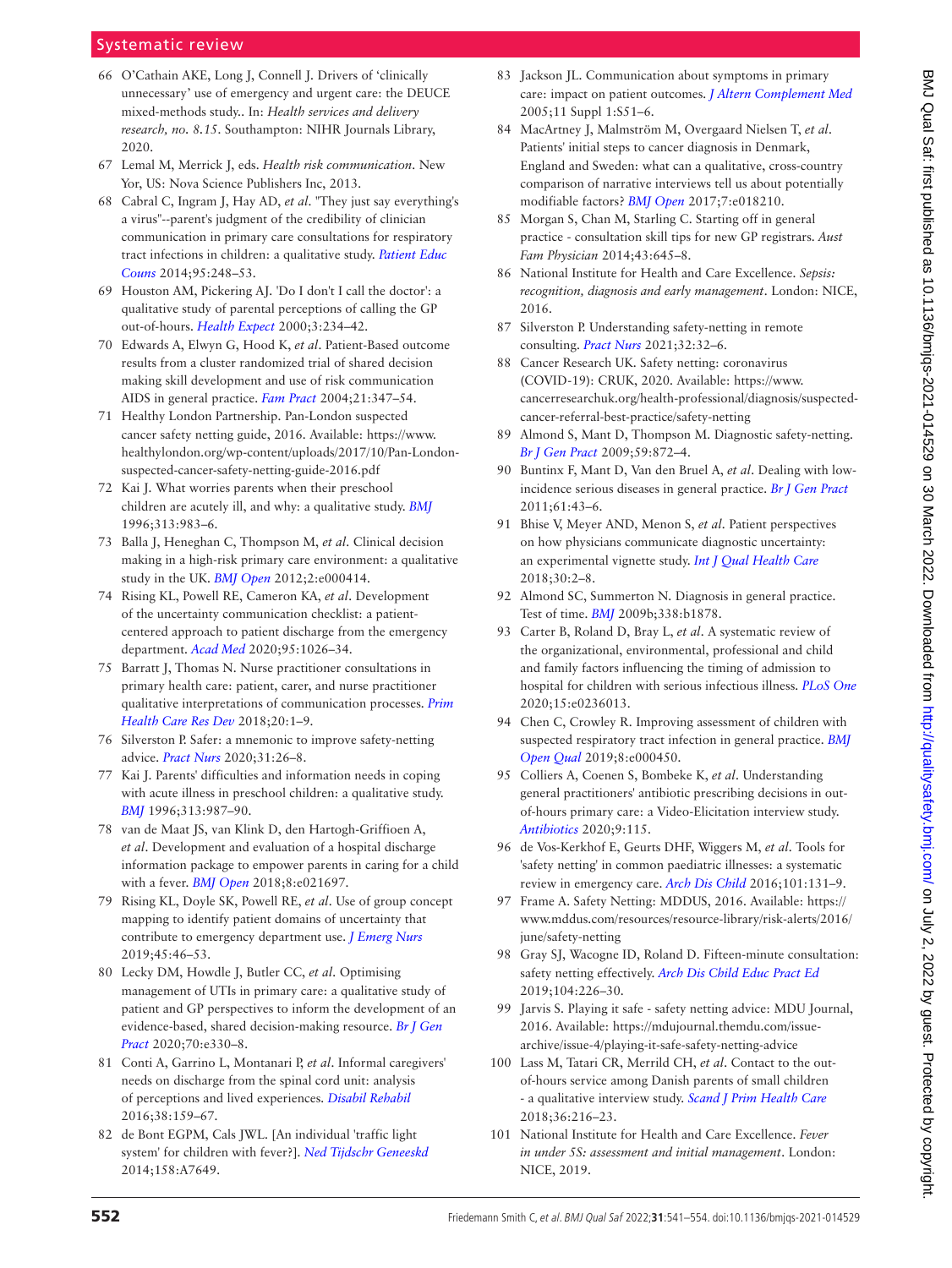- 102 Roland D, Jones C, Neill S, *et al*. Safety netting in healthcare settings: what it means, and for whom? *[Arch Dis Child Educ](http://dx.doi.org/10.1136/archdischild-2012-303056)  [Pract Ed](http://dx.doi.org/10.1136/archdischild-2012-303056)* 2014;99:48–53.
- 103 van Galen LS, Car J. Telephone consultations. *[BMJ](http://dx.doi.org/10.1136/bmj.k1047)* 2018;360:k1047.
- 104 Mitchell E, Rubin G, Macleod U. *Improving diagnosis of cancer: a toolkit for general practice*. London: CRUK, 2012.
- 105 Derkx HP, Rethans J-JE, Muijtjens AM, *et al*. Quality of clinical aspects of call handling at Dutch out of hours centres: cross sectional national study. *[BMJ](http://dx.doi.org/10.1136/bmj.a1264)* 2008;337:a1264.
- 106 Black G, Sheringham J, Spencer-Hughes V, *et al*. Patients' experiences of cancer diagnosis as a result of an emergency presentation: a qualitative study. *[PLoS One](http://dx.doi.org/10.1371/journal.pone.0135027)* 2015;10:e0135027.
- 107 Engel KG, Buckley BA, Forth VE, *et al*. Patient understanding of emergency department discharge instructions: where are knowledge deficits greatest? *[Acad Emerg Med](http://dx.doi.org/10.1111/j.1553-2712.2012.01425.x)* 2012;19:E1035–44.
- 108 Aronson PL, Politi MC, Schaeffer P, *et al*. Development of an App to Facilitate Communication and Shared Decisionmaking With Parents of Febrile Infants ≤ 60 Days Old. *[Acad](http://dx.doi.org/10.1111/acem.14082)  [Emerg Med](http://dx.doi.org/10.1111/acem.14082)* 2021;28:46–59.
- <span id="page-12-4"></span>109 Heyhoe J, Reynolds C, Lawton R. The early diagnosis of cancer in primary care: A qualitative exploration of the patient's role and acceptable safety‐netting strategies. *[Eur J](http://dx.doi.org/10.1111/ecc.13195)  [Cancer Care](http://dx.doi.org/10.1111/ecc.13195)* 2020;29:e13195.
- 110 Gol J, Terpstra T, Lucassen P, *et al*. Symptom management for medically unexplained symptoms in primary care: a qualitative study. *[Br J Gen Pract](http://dx.doi.org/10.3399/bjgp19X701849)* 2019;69:e254–61.
- 111 Rees P, Edwards A, Powell C, *et al*. Patient safety incidents involving sick children in primary care in England and Wales: a mixed methods analysis. *[PLoS Med](http://dx.doi.org/10.1371/journal.pmed.1002217)* 2017;14:e1002217.
- 112 Hirst Y, Lim AWW. Acceptability of text messages for safety netting patients with low-risk cancer symptoms: a qualitative study. *[Br J Gen Pract](http://dx.doi.org/10.3399/bjgp18X695741)* 2018;68:e333–41.
- <span id="page-12-1"></span>113 Greenhalgh S, Finucane LM, Mercer C, *et al*. Safety netting; best practice in the face of uncertainty. *[Musculoskelet Sci](http://dx.doi.org/10.1016/j.msksp.2020.102179)  [Pract](http://dx.doi.org/10.1016/j.msksp.2020.102179)* 2020;48:102179.
- <span id="page-12-2"></span>114 Vrdoljak E, Sullivan R, Lawler M. Cancer and coronavirus disease 2019; how do we manage cancer optimally through a public health crisis? *[Eur J Cancer](http://dx.doi.org/10.1016/j.ejca.2020.04.001)* 2020;132:98–9.
- 115 Holmes BJ. Communicating about emerging infectious disease: the importance of research. *[Health Risk Soc](http://dx.doi.org/10.1080/13698570802166431)* 2008;10:349–60.
- 116 Alaszewski A. Risk communication: identifying the importance of social context1. *[Health Risk Soc](http://dx.doi.org/10.1080/13698570500148905)* 2005;7:101–5.
- 117 Leslie M. Fear and coughing in Toronto: SARS and the uses of risk. *[CJC](http://dx.doi.org/10.22230/cjc.2006v31n2a1544)* 2006;31:367–89.
- 118 Henry B. Canadian pandemic influenza preparedness: communications strategy. *[Can Commun Dis Rep](http://dx.doi.org/10.14745/ccdr.v44i05a03)* 2018;44:106–9.
- 119 Neill SJ, Jones CHD, Lakhanpaul M, *et al*. Parents' helpseeking behaviours during acute childhood illness at home: a contribution to explanatory theory. *[J Child Health Care](http://dx.doi.org/10.1177/1367493514551309)* 2016;20:77–86.
- 120 de Vos-Kerkhof E, Geurts DHF, Steyerberg EW, *et al*. Characteristics of revisits of children at risk for serious infections in pediatric emergency care. *[Eur J Pediatr](http://dx.doi.org/10.1007/s00431-018-3095-0)* 2018;177:617–24.
- <span id="page-12-0"></span>121 Cancer Research UK. Safety netting patients during the COVID-19 pandemic: CRUK, 2020. Available: [https://www.](https://www.cancerresearchuk.org/sites/default/files/safety_netting_guide_for_gps_and_practices_30.04.20-a.pdf)

[cancerresearchuk.org/sites/default/files/safety\\_netting\\_guide\\_](https://www.cancerresearchuk.org/sites/default/files/safety_netting_guide_for_gps_and_practices_30.04.20-a.pdf) for gps and practices 30.04.20-a.pdf

- <span id="page-12-3"></span>122 Newcomb AB, Duval M, Bachman SL. Building Rapport and Earning the Surgical Patient's Trust in the Era of Social Distancing: Teaching Patient-Centered Communication During Video Conference Encounters to Medical Students. *J Surg Educ* 2020:30211–7.
- 123 Pappas Y, Vseteckova J, Mastellos N, *et al*. Diagnosis and decision-making in telemedicine. *[J Patient Exp](http://dx.doi.org/10.1177/2374373518803617)* 2019;6:296–304.
- 124 McKelvey I. The consultation Hill: a new model to aid teaching consultation skills. *[Br J Gen Pract](http://dx.doi.org/10.3399/bjgp10X514936)* 2010;60:538–40.
- <span id="page-12-5"></span>125 Ashdown HF, Räisänen U, Wang K, *et al*. Prescribing antibiotics to 'at-risk' children with influenza-like illness in primary care: qualitative study. *[BMJ Open](http://dx.doi.org/10.1136/bmjopen-2016-011497)* 2016;6:e011497.
- 126 White JC, Rosson C, Christensen J, *et al*. Wrapping things up: a qualitative analysis of the closing moments of the medical visit. *[Patient Educ Couns](http://dx.doi.org/10.1016/S0738-3991(96)00962-7)* 1997;30:155–65.
- 127 Mitchell ED, Rubin G, Merriman L, *et al*. The role of primary care in cancer diagnosis via emergency presentation: qualitative synthesis of significant event reports. *[Br J Cancer](http://dx.doi.org/10.1038/bjc.2015.42)* 2015;112 Suppl 1:S50–6.
- 128 Nicholson BD, Goyder CR, Bankhead CR, *et al*. Responsibility for follow-up during the diagnostic process in primary care: a secondary analysis of international cancer benchmarking partnership data. *[Br J Gen Pract](http://dx.doi.org/10.3399/bjgp18X695813)* 2018;68:e323–32.
- <span id="page-12-6"></span>129 Boyd CA, Gazmararian JA, Thompson WW. Knowledge, attitudes, and behaviors of low-income women considered high priority for receiving the novel influenza A (H1N1) vaccine. *[Matern Child Health J](http://dx.doi.org/10.1007/s10995-012-1063-2)* 2013;17:852–61.
- <span id="page-12-7"></span>130 Watt K, Abbott P, Reath J. Developing cultural competence in general practitioners: an integrative review of the literature. *[BMC Fam Pract](http://dx.doi.org/10.1186/s12875-016-0560-6)* 2016;17:158.
- <span id="page-12-8"></span>131 Baker R, Freeman GK, Haggerty JL, *et al*. Primary medical care continuity and patient mortality: a systematic review. *[Br J](http://dx.doi.org/10.3399/bjgp20X712289)  [Gen Pract](http://dx.doi.org/10.3399/bjgp20X712289)* 2020;70:e600–11.
- 132 Sandvik H, Hetlevik Øystein, Blinkenberg J, *et al*. Continuity in general practice as predictor of mortality, acute hospitalisation, and use of out-of-hours care: a registry-based observational study in Norway. *[Br J Gen Pract](http://dx.doi.org/10.3399/BJGP.2021.0340)* 2022;72:e84–90.
- 133 Gray DP, Evans P, Sweeney K, *et al*. Towards a theory of continuity of care. *[J R Soc Med](http://dx.doi.org/10.1177/014107680309600402)* 2003;96:160–6.
- <span id="page-12-9"></span>134 Coulter A, Entwistle VA, Eccles A, *et al*. Personalised care planning for adults with chronic or long-term health conditions. *[Cochrane Database Syst Rev](http://dx.doi.org/10.1002/14651858.CD010523.pub2)* 2015:Cd010523.
- 135 Légaré F, Adekpedjou R, Stacey D, *et al*. Interventions for increasing the use of shared decision making by healthcare professionals. *[Cochrane Database Syst Rev](http://dx.doi.org/10.1002/14651858.CD006732.pub4)* 2018;7:CD006732.
- 136 Naik G, Ahmed H, Edwards AGK. Communicating risk to patients and the public. *[Br J Gen Pract](http://dx.doi.org/10.3399/bjgp12X636236)* 2012;62:213–6.
- 137 Moore PM, Rivera S, Bravo-Soto GA, *et al*. Communication skills training for healthcare professionals working with people who have cancer. *[Cochrane Database Syst Rev](http://dx.doi.org/10.1002/14651858.CD003751.pub4)* 2018;2018.
- <span id="page-12-10"></span>138 Joseph-Williams N, Elwyn G, Edwards A. Knowledge is not power for patients: a systematic review and thematic synthesis of patient-reported barriers and facilitators to shared decision making. *[Patient Educ Couns](http://dx.doi.org/10.1016/j.pec.2013.10.031)* 2014;94:291–309.
- <span id="page-12-11"></span>139 Pieterse AH, Stiggelbout AM, Montori VM. Shared decision making and the importance of time. *[JAMA](http://dx.doi.org/10.1001/jama.2019.3785)* 2019;322:25–6.